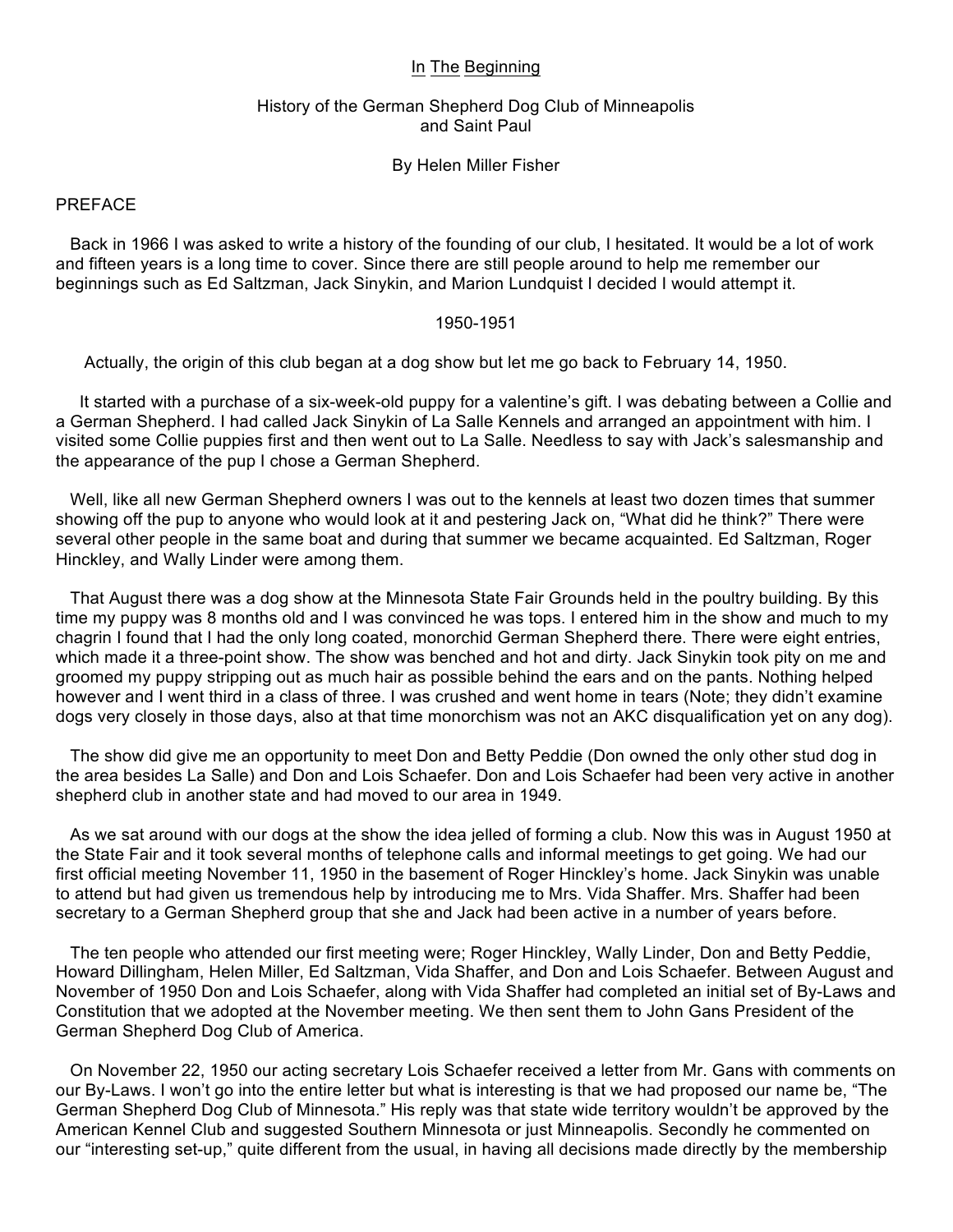instead of the customary "Board of Directors." Mr. Gans suggested an important addition to our By-Laws, we had nothing in about nominations and election of officers. Frankly we hadn't thought about it. We are using the method today suggested by Mr. Gans with nominations made and closed prior to the annual meeting.

 The second meeting was held at Wally Linders on December 5, 1950, at which time we adopted the corrected By-Laws and officially named the club, The German Shepherd Dog Club of Minneapolis and Saint Paul. Elected officers were; Don Schaefer as President, Don Peddie as Vice President, Lois Schaefer as Secretary and Jim Dorgan as Treasurer. Marion Lindquist became program chairman and Vida Shaffer was publicity chairman. We elected twelve people to membership (including our officers) and four guests attended the meeting.

 Interestingly enough, the four guests were wives of member husbands, and they always came and were always welcome, but never joined. This was a common occurrence those first three-four years. In my own case my husband Dr. Miller was the guest and I was the active member. We often had twenty people at a meeting with ten active members. This occurred because many of us were social friends as well as "dog friends" during those beginning years and since little time was spent on business and much time on socializing husbands and wives would attend the shepherd meetings for the fun of it.

 The third meeting was held January 4, 1951. Although we were very much novices we decided to tackle the German Shepherd Standard. Jack Sinykin was with us at this meeting and he was a great help in teaching us what was what and how the German Shepherd Dog was put together.

 I have purposely not mentioned too many names up to this point other than the originators and a few people who are still active, but one name enters the picture at this point in history and with humor. Delores Bliss (yes, Bill's spouse) joined the club at this time. She was the active one in the family and Bill had purchased a puppy for her named King. Whereas most spouses attended the meeting, Bill would have no part of it. He brought Delores to the meetings and left to go bowling. He thought all dog people were nuts. It wasn't until nearly a year later when Delores had their first child, Mary, and Bill became interested in training King in obedience that their roles reversed and Bill decided we weren't nuts after all.

 In those early days the Minneapolis Kennel Club had a spring show and since our German Shepherd club was so new we figured the best way to meet people was to set up a booth sponsored by the German Shepherd Dog Club of Minneapolis and Saint Paul. The All Breed show was to be held April 29<sup>th</sup> and we decided that our booth would have a playpen with dogs and children in it. The backdrop would be a black cloth with a huge German Shepherd head in the center surrounded by pictures of members with their dogs. We had ambitious plans for a club only four months old but we all worked together and took one-hour shifts as the booth.

 Our program at our fourth meeting was on the care and feeding of a German Shepherd and we had our first film. Even though most of us were conformation directed we realized even then that Obedience was a necessary part of the German Shepherd Dog Club of Minneapolis and Saint Paul. So, at our fifth meeting we had Mrs. Thomas Ennis as a guest to explain obedience training and how obedient titles were obtained. The program proved so interesting that eight guests became members right then and there. Training was to begin when nice weather allowed it and the place was  $28<sup>th</sup>$  and Dupont at the Park Board Warehouse in Minnapolis.

 During April 1951 we had our first major problem with the resignation of Don and Lois Schaefer as members and officers. Lois had a nervous break down and was very ill, she was hospitalized for some time. After her return home she was advised by her doctor not to become involved with the dogs again. This was a gal who became so emotionally involved and broke her back trying to do everything all at once in organizing and operating the club that it took its toll. We were sorry to lose them as they left that summer of 1951 for California. This left the club with a huge gap with the president and secretary gone. Don Peddie filled in temporarily with wife Betty acting as secretary.

 At this time we had \$88.00 in our treasury and after paying expenses to Barbara Dilllingham who worked her fool head off at the Minneapolis Kennel Club show on our booth we had a total of \$81.75. Weren't we rich! Whether because we wanted to thank her (some thanks) or because she was a glutton for punishment we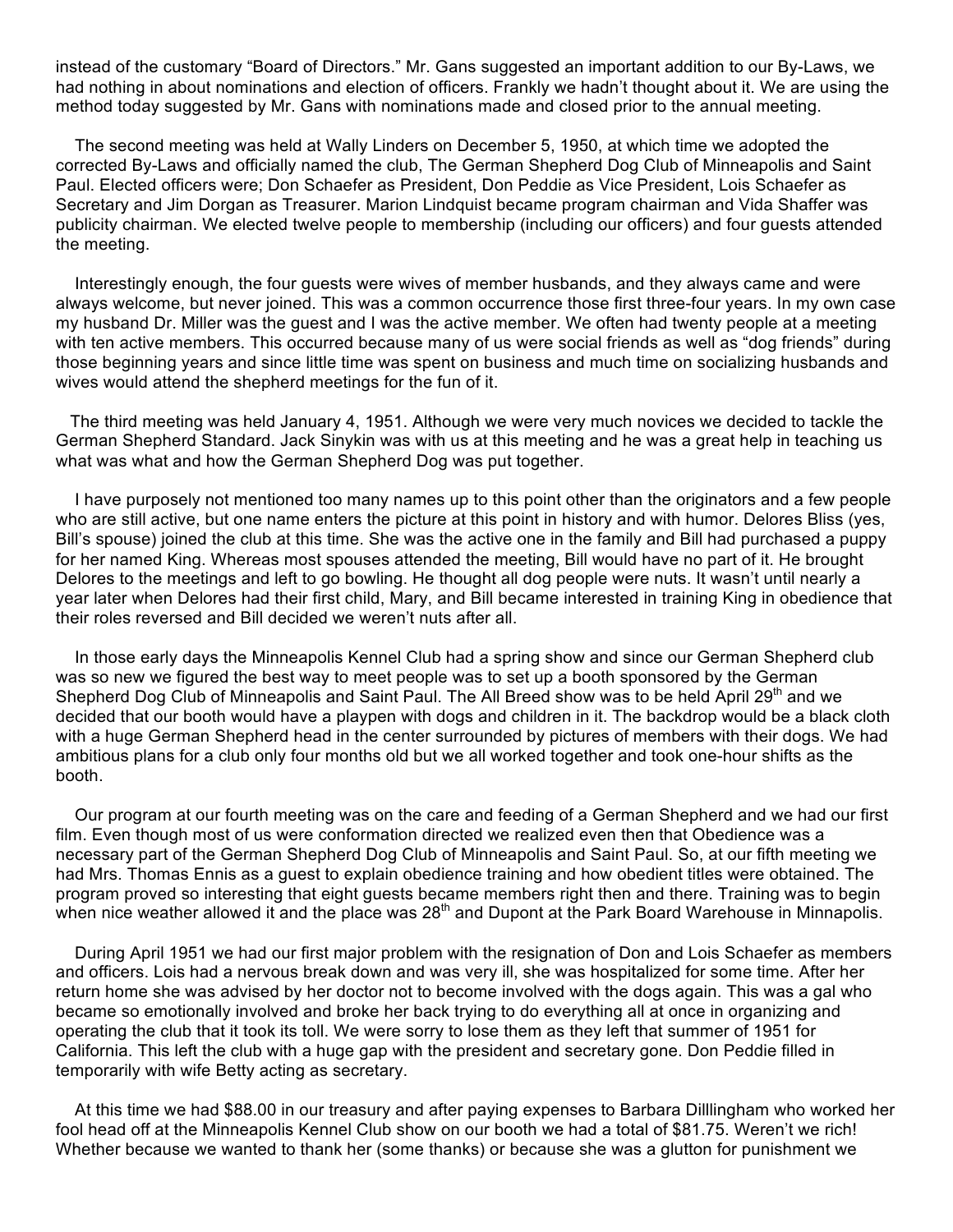made Barb the Secretary with Don Peddie moving only up to President and Roger Hinckley was then made Vice President. With only twelve members present it was easy to decide things like that. We had our first training session on June 13,1951 for forty-five minutes before our regular meeting at the home of Vida Shaffer with Dorothy Ennis training. Each member with a dog paid 25 cents per evening. During that summer Dr. Charles Peluso joined us and he and Roger Hinckley were trying to line up Al Johnson for us as a German Shepherd Club trainer. Meanwhile, those of us who were interested in obedience were attending the Twin Cities Obedience Training Club training sessions.

 Jerry Carnes asked the club for a donation in his campaign against dog poisoners but we had to decline because by this time we had donated two trophies to the Saint Paul KC show and were down to seventy-five dollars. We had a long debate on whether to get official stationery and decided we couldn't afford it. Ed Saltzman had the only real Obedience dog in our club in the summer of 1951 but did us all proud by giving a performance as a representative of T.C.O.T.C. He had the only shepherd in the show. Not only was Ed a promoter of the Breed with Princess an all black shepherd, but he wanted to promote the club too. He designed bumper plates, which were attached to the license plates. They were very attractive; I wish we could resurrect them for us today. The members bought them for One dollar a plate. About this time the allowed one years time was drawing close and we all were getting nervous about becoming a recognized club. So far we'd been operating "in limbo" but we couldn't put on sanction matches much less a specialty show until we were a recognized club. We wrote on October 31 to John Gans to obtain his help in persuading the American Kennel Club that we should be recognized. His answer to us on November 30, 1951 that other than a few details there was nothing standing the way excited all of us. We complied with sending in an up to date membership list with counties listed and new officers and corrected By-laws. The Parent Club and the AKC officially recognized us on December 5, 1951 one year after our application for recognition on December 13, 1950.

 The fall of 1951 was rather hectic with our secretary Barb Dillingham resigning, the second one in a year! Her husband was transferred so we lost a real hard worker. Betty Peddie filled in again. We were at a low time now with eleven dollars and forty-five cents in the treasury. We hadn't sold enough bumper signs to make up for their expenses. Obedience training had petered out so it was decided to drop it until the Spring of 1952. More trouble when Betty Peddie decided she was unable to serve as even a temporary secretary so Wyman Koone was elected. He had only been a member for two months but since none of us were "old members" it just didn't matter. We were thankful to find someone to take over. Our requirements then were not as they are now. Length of time in the club had nothing to do with it. Luckily those first few years we had members who had experience serving on Committees and Boards in their own businesses and were able to help us through our growing pains.

 Instead of an annual dinner held in January we had a Christmas Party, our first, at the Club Napoleon. We'd finished our first year, we'd been recognized, now we were on our way.

## 1952

 We had accomplished a lot in the first year as the German Shepherd Dog Club of Minneapolis and St. Paul but we felt that 1952 should solidify our position as a Club.

 With this aim in mind we wanted to do two things, first, get a set of officers that would stay for a year, and second, try and get our qualifying Sanction Matches out of the way so that the American Kennel Club would let us hold a Specialty Show.

 Even though our By-Laws had just been okayed by the AKC we ignored them in January of 1952 to facilitate matters. A nominating committee made up of Don Peddie and John Lundquist nominated a slate and it was voted on and passed all at the same time. Our new officers (and permanent we hoped) were President Roger Hinckley, Vice President Marion Lundquist, I became Secretary, and Jim Dorgan was Treasurer. Ed Saltzman was our Program Chairman and a fine job he did that year (Note: any program chairman of the future should take notes of the programs as I mention them through the years, it will make your job easy). This January meeting we had George Smeltzer to discuss how to put on Sanction Matches. All of us were green and he had valuable information for us.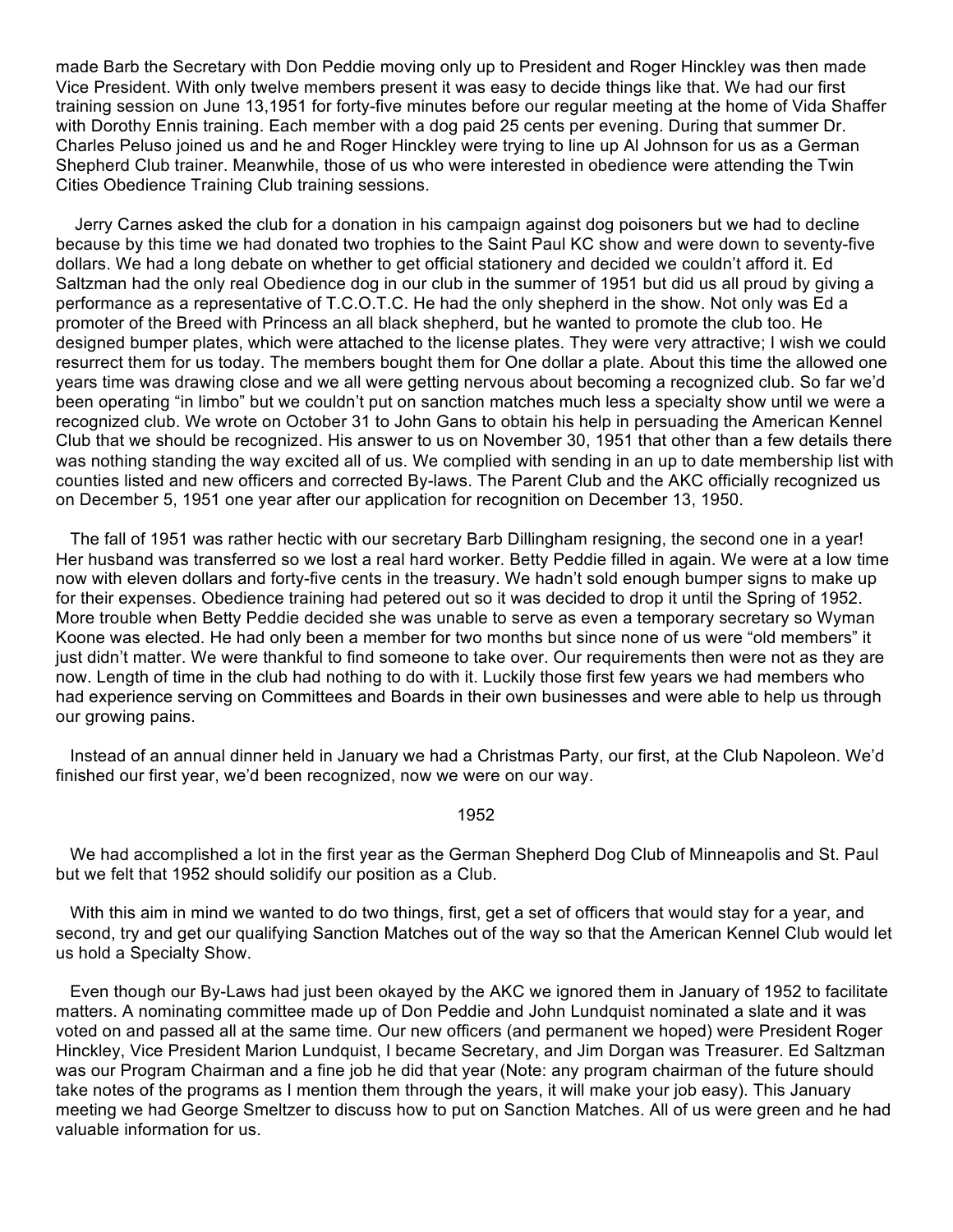The January 1952 meeting was an exciting meeting as we set down definite breeding goals. Members were to follow these:

- 1. Not accept a pup as a fee for breeding
- 2. Male and Bitch price to be uniform
- 3. All abnormal pups to be culled from litter
- 4. Minimum price per puppy \$75.00
- 5. Breed only to AKC registered dogs. (Note: there were other registers then)
- 6. When pups were sold, to encourage the new owners to become Club members
- 7. Any member of the Club who sold a pup as a result of reference by another Club member, shall pay into the club treasury 10% of the sales price

 As you can see we were a hungry Club and we were trying to make money any way we could. This last recommendation was eventually defeated however when we tried to practice was we preached!

 Another reason was that Betty Peddie (we were at their home) lost her 3 carat solitaire diamond out of it's setting out in the snow, so we all pitched in bringing bucket after bucket of snow and melting it. It's a wonder we didn't all catch pneumonia as we ran in and out hauling snow with a few snowball fights thrown in for good measure. Luck perseverance and cooperation paid off and we found the stone for her. This was one of the few times drinks were served at a German Shepherd Club meeting.

 We decided this year instead of putting money into a booth at the spring MKC show we'd use the money for film to be taken at the show of our German Shepherds in the ring. Wyman Koons had a friend who would do the filming. I have the films and have shown them a dozen times in the past eighteen years. At this stage Bill Bliss became an official member as of February 1952 although he attended a few meetings before as a guest. Also, the Elgert sisters, Jane and Shirley joined at this meeting.

 We had Dr. Mather from the U Of M Vet School, talk on Intestinal Parasites (program chairman takes notes) The AKC was giving me, as Secretary, a difficult time the next few months but we did get August 17, 1952 okayed as our first Sanction Match. Bill Bliss was immediately chosen for trophy chairman. For those who have seen the film you remember it was Bill Thompson we had for judge. In March we had Marie Leary's film "The German Shepherd Dog" and ordered official club stationary.

 By this time we felt we were growing with 25-27 people attending the meetings so we felt that we would try and move out of homes and into a central meeting place (sound familiar). We did this for three months and decided to go back to homes. We met in the downtown YMCA.

 Lew Kolstad started our German Shepherd obedience training classes on June 26, 1952 at the Lyndale Farmstad. We had ten people training. Our programs continued with a showing of the films taken at the Minneapolis Kennel Club Show. Also, we had films of the Morris and Essex Dog Show (now discontinued). Jack Sinykin using his dog Alarich, talked to us on the conformation and skeletal structure of a good show dog.

 We got through our Sanction Match with flying colors and lousy dogs and were informed we had to wait six months for the next one. Since this was the case we decided to wait until spring of 1953 when we could hold it outside.

 In October we appointed a nominating committee. We were going by they book this time. But we went from the ridiculous to the sublime. From the year before of two people this year we had eight people on the nominating committee out of a membership of thirty.

 Johnny Demuth who was a professional handler talked on "Ring manners, you & your dog" at this meeting. Also the obedience training was dropped, as the weather was cold by then and it was decided to start them next spring so meanwhile we trained at Twin City Obedience Training Club during the winter. Ed Saltzman and I completed CD's on our dogs that fall he with Princess and me with Chief (my long-coated monorchid).

We celebrated closing our second year with our annual dinner in December at the Flame Room at the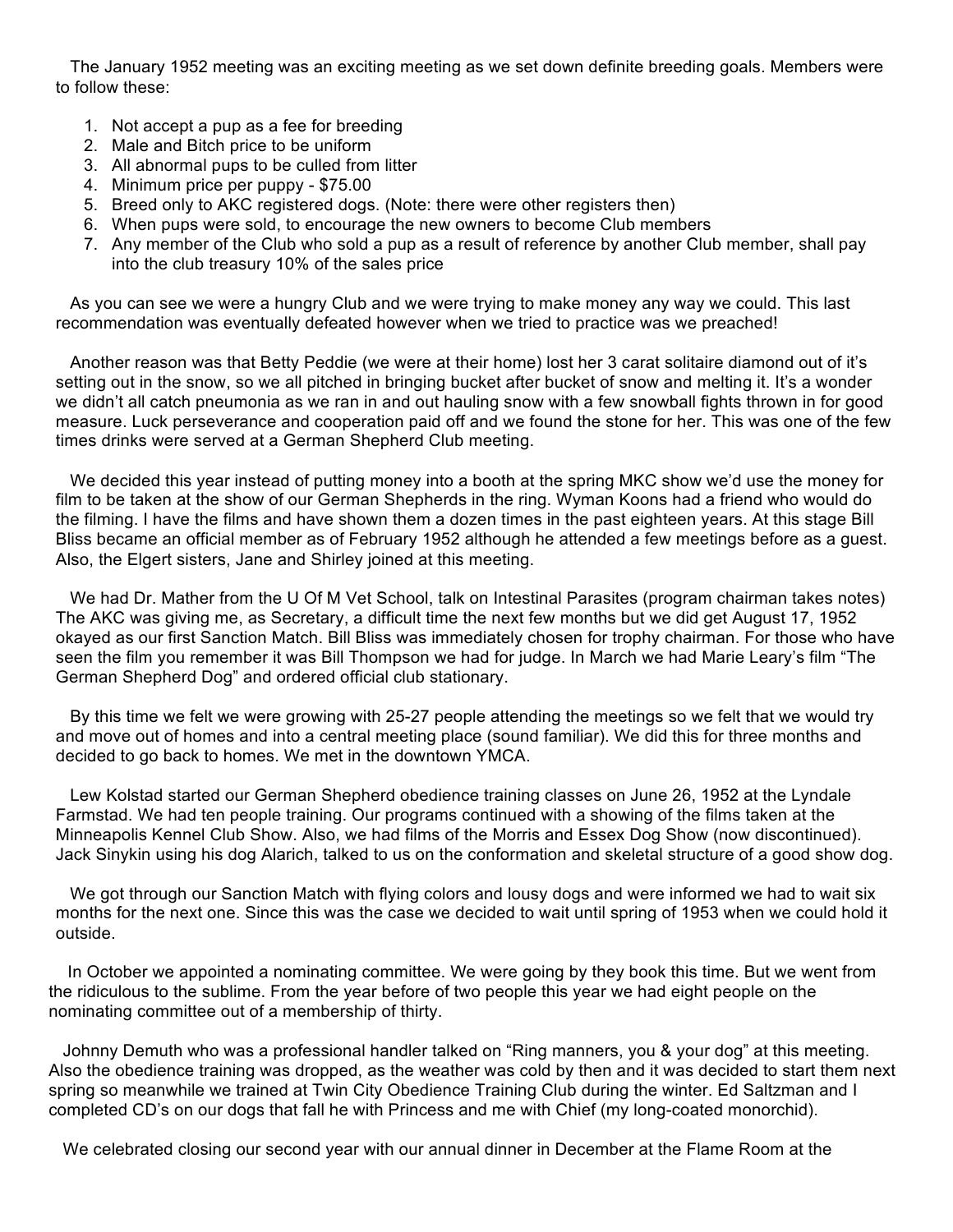Radisson (Note: sometimes I wish we'd go back to December annual dinners everyone is in a holiday mood at Christmas time and we never have any business anyway).

### 1953

 The new officers were Roger Higckley as President again, I moved up to Vice President, Virginia Brunson was Secretary, Wyman Koons as Treasurer, Shirley and June Elgert decided to share the responsibility as Program Co-Chairman and Ed Saltzman was Publicity Chairman. We appointed our first Columnist for the German Shepherd Review, Betty Andrews.

We ended this second year with a slight feeling of frustration (one always does when dealing with the AKC). We'd only had one Sanction Match, however we'd had good educative programs, our obedience had gone well, our officers stayed the year and worked well, and we had put on our first match. So, with an optimistic outlook we got ready to face our third year. We started our third year 1953 with three things in mind, we resolved to have our second Sanction Match and first Specialty show, to have a full scale obedience training with Lew Kolstad, and to collect all unpaid assessments.

 This last project caused the first trouble in the club. You see, we had no money in our treasury except for dues paid by the fifteen to twenty members and we were putting on our first Specialty Show. Our dues were five dollars at that time so we assessed each member an additional three dollars and some of us made loans to the club.

 Although this had been agreed upon by the members present at an October meeting in 1952 when it came to collecting it that was a different story. Some of the members not present at the October meeting resented the discussion to assess members. As a result Don and Betty Peddie sent their letter of resignation on February 9, 1953. Virginia Brunson our secretary at the time answered their letter for the club with a nice note to the effect that our by-laws stated that questions should be decided by voice vote of members present or by proxy and that they had been entitled to a proxy if they wished. If they did not avail themselves of this privilege the members had no way of knowing their opinions, the incident was closed.

 In February we appointed Delores Bliss as Match Secretary and set the date for our second match at May 10<sup>th</sup>. We also started thinking about holding our first Sanctioned Obedience Match. Ed Saltzman and I were to work with the trainer Lew Kolstad on this.

 Our by-laws were only two years old and already we could see that some changes were necessary. Since I was Vice President at that time I was given the rewarding job of heading the committee on this. We had a total membership of eighteen at this time so everyone had to pitch in on everything. We had learned a lot from our mistakes at the first match so we were more organized at the May match. We had an entry of eighteen dogs and we had to scrounge to get those. When you look back at the pictures of those German Shepherds at that match you can appreciate how far this club has come in the quality of dogs that the members have now.

 I want to interject some personal history here but only on members still in the club. Jack Sinykin had imported his Alarich von Ermsleben the year before and was busy finishing his American Championship title. Since he was the only breeder in the area all club members bought most of their dogs initially from him. As a result winter and summer would find his place out on Wayzata like one grand central station. We'd all go out to compare and talk dogs but mostly to listen and learn from Jack. How he ever got any work done on Saturdays and Sundays with a gang of us around I'll never know. As a result most of the Club members were very close.

 Bill Bliss made the fatal step towards eternal dogdom and bought his second dog, which he named Tut. He supposedly bought it to keep his first dog, King, company but it was really because the dog show bug had bitten him and he hoped to show Tut. As for myself I finished my first dog Chief with his CD, CDX, and UD and like Bill had purchased what I had hoped to be a conformation dog, his name was Cheyanne. He did well in puppy matches but at about nine or ten months I knew I had another obedience dog, I got through his CDX. Meanwhile,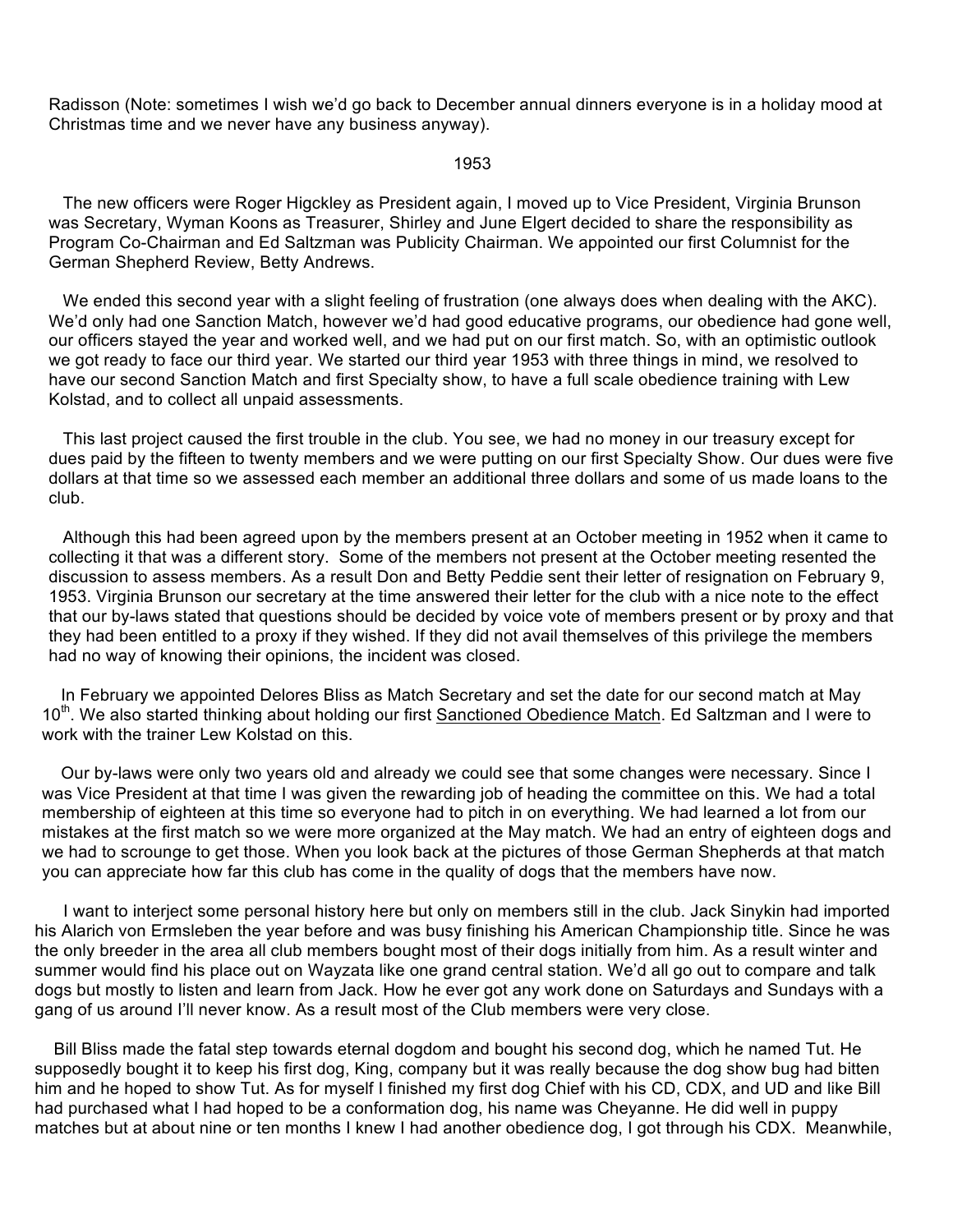Dr. Miller and I were anxious to have a show dog and with Jack Sinykin's help imported our first two show dogs, Falko von der Diederichstiftung Sch111FH, was brought over first and then the great CH Cuno von der Teufelslache ROM. Many of you remember Falko as my housedog since he lived until he was fourteen. I completed his CD, CDX, and acquired 8 points on him. Cuno however was a different matter. We completed his Championship in three five-point shows. We found ourselves blessed with one of the great dogs of all times. So started my show career.

 In June we received the report from the American Kennel Club that our second match was "qualifying" and we raced around to start planning our Specialty Show in Nov. Here again through ignorance and inexperience we **really** got into a jam with the American Kennel Club. We obtained Virginia McCoy of Long-Worth kennels as our conformation judge but meanwhile, since we were also part of their show; the Minneapolis Kennel Club had already assigned Shepherds to someone else. Well let me tell you letters and phone calls were the order of the day. We finally were excused because of ignorance and got Virginia McCoy as our judge. Here we hadn't even put on our first show and the American Kennel Club was about to put us out of business.

My son David was delivered on June  $2^{nd}$  but I didn't miss the June  $21^{st}$  meeting where we had Elmer Leach speak on Superintending and had an Army film on "Training War Dogs." At this meeting Sol Fisher officially became a member although he had been at the April and May meetings and had helped us with our Sanction Match. Sol had been a long time friend of Jack Sinykin and an admirer of Jack's famous CH Lump von Piastendamn. In fact, he had been to shows in the area before our club was formed when shows were held in tents. He bought his first German Shepherd however, from Jack in the summer of 1952, a daughter of CH Quell von Fredholtz ROM. He purchased his second dog in January 1953 and he was hooked like the rest of us.

 All summer long we were busy getting ready for our show. We had several outdoor programs, and at one meeting Dr. Spurrell talked to us on genetics. Again, for the second time we made an effort to change our name to German Shepherd Dog Club of Minnesota. The American Kennel Club turned us down again two months later.

 That summer there were quite a few of us going to shows and we went in caravan style. Bill Bliss teamed up with Dr. Miller and myself and we hit all the nearby shows, as well as those in Iowa and Wisconsin. Ed Saltzman was showing both obedience and conformation. The Roger Hinckley's and Wally Linders were in conformation so we already had four station wagons. Dr. Peluso joined in when he could he even went on down to the Milwaukee show. The Elgert sisters were always along entered in both obedience and conformation. Jack Sinykin who was the pioneer in showing was also always entered. Neil Muller and Sol Fisher were new at that time but they got the bug also and often joined us at shows. Many times we'd have seven or eight cars and station wagons going to a show and no one had air-conditioning at that time. Of course this is when it took twelve hours to go to Milwaukee and ten to Des Moines and four or five to Duluth so it **really** was a trip, but we had fun all stopping to eat together and exercising our dogs.

 Our November show was a success. The St. Paul Kennel Club held their show on Saturday and Minneapolis Kennel Club had theirs on Sunday so we ended up with a five-point entry at both shows. A special note of interest is that we had advertised on the flyers for the show that we had trophy and cash prizes worth \$400! This was in 1953 with only eighteen members and no money coming in from obedience. In those early days many members not only contributed time, but money and more money.

 At the November show a group of breed clubs decided to try and put on a spring show as a "Combined Specialty." We decided to join in as even in those days German Shepherds had the largest entry. Mrs. Laura Montank (Cocker Spaniels) was chairman and R. R. Smeltzer (Boston Terriers) was secretary-treasurer.

 At our December meeting we had our nominations and decided to hold the annual dinner in January. Since we went in a hole on our November show a group had to make loans to the club again to get ready for our May Combined Specialty. We had hoped that by combining together we would at least break even so with only five months to get ready for our second annual specialty show, twenty members to do the work, and ninety dollars in the hole, we started our fourth year.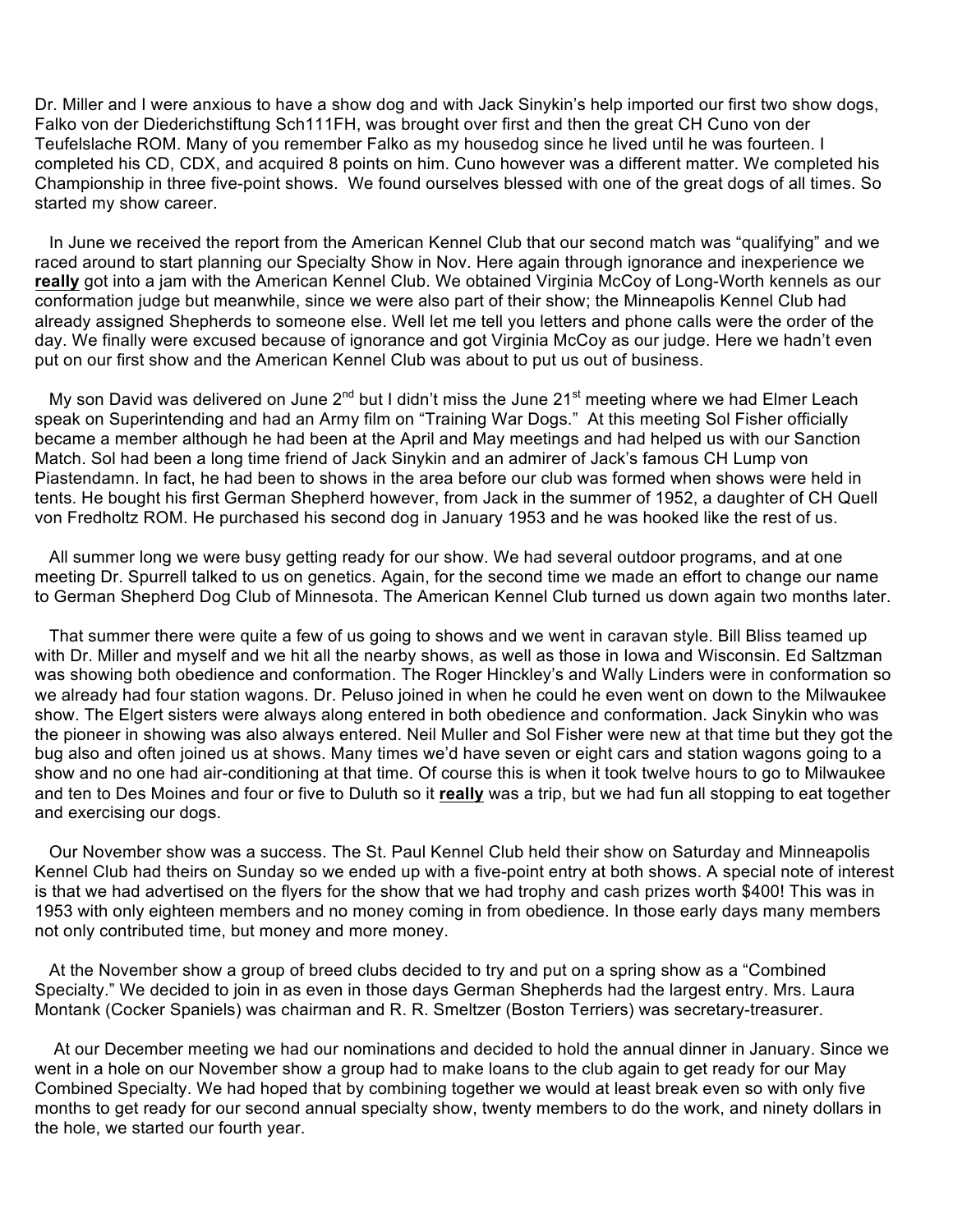### 1954

 Several things stand out in my mind about that year. Two things we failed miserably at were the obedience training programs. Several of us were still doing obedience work at T.C.O.T.C. but we just couldn't get our own group going. Programs were at an all time low. We had several vets, a few films, Jack showed us some handling tips, but after 3 years of good programs we seemed to be at a loss.

We had many things to the good side going for that year. We stuck with the Combined Specialty on May 9<sup>th</sup>, 1954 and had Langdon Skarda for our judge. This was the first time Lang judged up here and as a favor he came for a very nominal sum not even covering his expenses. We had a real good show with entries.

 Another good thing happened to us was that our LaVonne Thorsrud came as a visitor to the March 1954 meeting and apparently liked what she found because she joined a few meetings later, lucky for us. She has donated much of herself to the German Shepherd Dog club of Minneapolis and St. Paul and today finds her doing the same thing as Show Secretary and Vice President. One of the delightful things that stands out in my mind about this years was that we were solvent for the first time, yes, we had between \$150-\$175 in the bank after all bills were paid. After four years of financial disaster it was a relief believe me!

 We were quite active as a club that summer. Under the direction of Ed Saltzman, Shirley Elgert, Bill Lucke, and myself participated in the Minneapolis Aquatennial giving a Precision Drill demonstration of our German Shepherds. We also initiated our first picnic. This was a family affair held in July at the Raaks place and what a success it was. Every family brought its own food but the Raaks supplied a lake, a boat, and horses and wagon for a hayride. It started at 11:00 am and went all day until 8:00 pm. This was really a family day all the kids had a ball while parents relaxed, ate, talked dogs, and even played baseball. This tradition lasted only a few years changing to the "adult only" steak fry in the fall but it was fun while it lasted.

 After our successful second annual show that spring we immediately started planning for the next one. We were undecided as to whether to stay with the Combined Specialty or to go off on our own.

 We had a Sanction Match in August with Bill Bliss winning BOB with his Yukon (a Cuno son) and me going BOS with a new bitch import, Bella vom Louisenschloss. Yukon was a beautiful animal and Bill made the decision to send him out with a handler that winter. The dog did well but contacted a fatal diseases while on the circuit and Bill got him home just in time to have him die. It was a real heartbreak for all of us.

 Another heartbreak that occurred that year happened to Jack Sinykin. Even though some of you weren't in dogs you probably read it because it hit the headlines. This was undoubtedly one of the most horrible tragic things nationwide that ever happened to dogs or any animal for that matter. On August 12, 1954 someone threw strychnine packed wieners into all the outside and available pens at LaSalle Kennels. Over 30 dogs were affected with 8 being killed. Two of these eight were bitches due to whelp. Jack's estimated loss was \$20,000 and with his greatest loss being his 2½-year-old Champion, CH Sir Lancelot of La Salle. This was truly a vicious thing and the response from all over the US and the world indicated the horror that people felt. Two of the dogs killed had neared their completion for the Master Eye Foundation and were ready to be placed with blind persons. Others that were killed or sickened were in various stages of guide dog training that Jack did. Immediately money came pouring in for the help in the search for the poisoners. Beacon Wax of Boston sent \$500, a Kansas City Meat Packing company sent \$500, the Minneapolis Kennel Club gave \$500, and we as a club gave \$100, even the AKC and US Humane Society even contributed. A reward was set up which finally reached \$2500. Lie detector testes were given and 50 volunteers went from house to house in that area to see if any information could be found. No clue was found and the money was left as a permanent reward fund. The loss to Jack was considerable in a financial way but the worst hurt came to the heart. Sir Lancelot was one of his favorites and we all know what it feels like to lose just one animal, but eight of them.

 We spent the end of 1954 getting ready for our 1955 Spring Specialty, having our nominations and planning our annual dinner. End year 1954.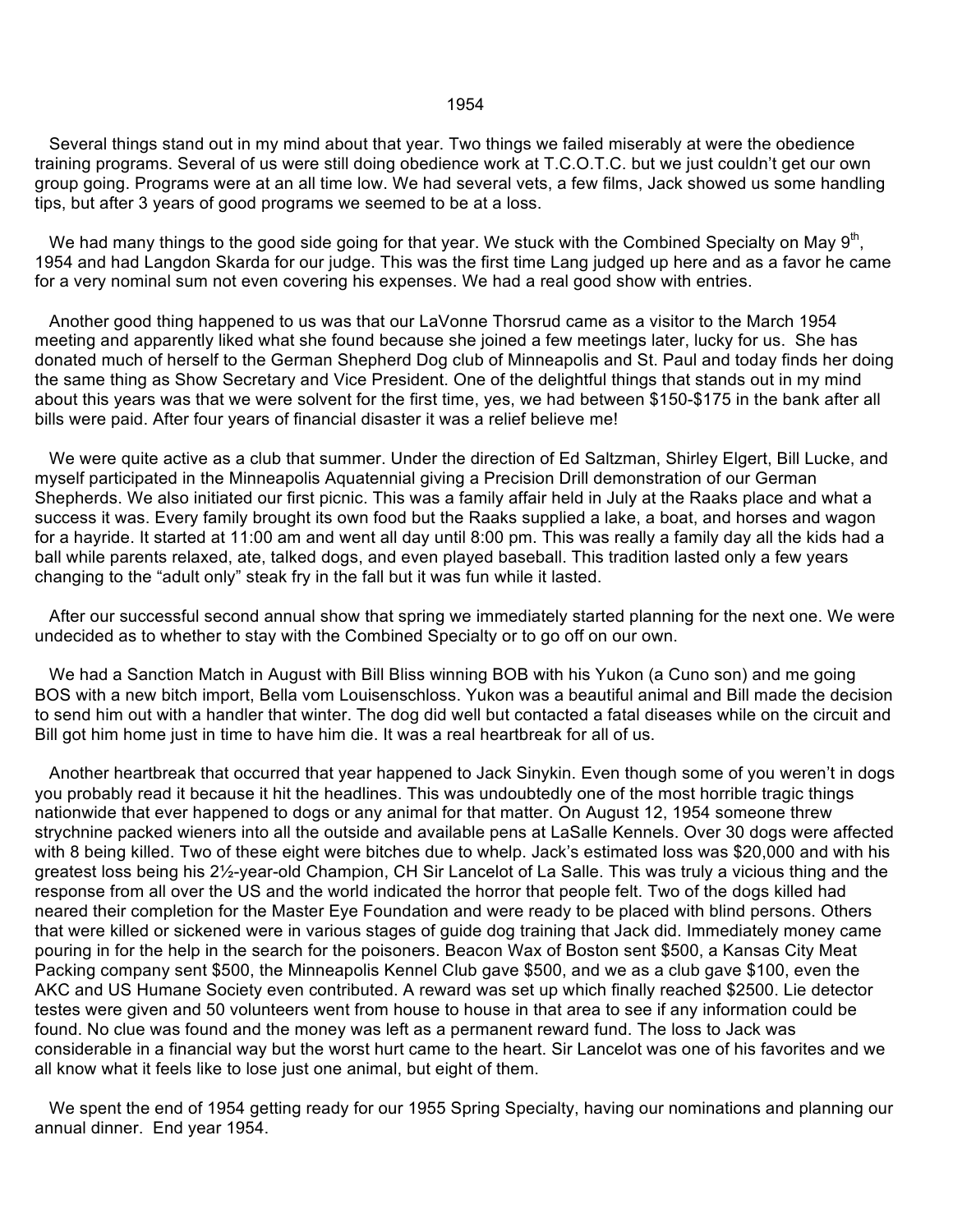#### 1955

 So, on to the year 1955. We stuck with the Combined Specialty that year and had Curt Allstad as our judge. We had a total entry of 54 dogs, our biggest entry so far compared with 12 in 1952. Curt over here from Germany did for the first time in this area a Kor "rating" of all of our dogs, which was very educational and interesting. An interesting note is our trophies cost us \$116.12 that year. We lost only \$63.00 on the show.

 I was President for another year with Ed Saltzman as Vice President, Virginia Brunson as Treasurer, and Neil Muller was Secretary. We nearly lost LaVonne as a member; she didn't come to the first three meetings and had planned on dropping out. She reconsidered however and decided to stay with us. Our programs were better, we had Dr King talk to us on prenatal care and whelping of bitches and for the first time hip dysplasia came to public light. Dr. Cutler did his best to explain what it was all about.

 After our Spring Show the Minneapolis Kennel Club asked the Combined Specialty to join them for a fall show. So, for the first time we tried a spring and fall show. We scheduled it for November 1955 and asked John Seiler to judge.

 Meanwhile, we had another Sanction Match in the summer with Bill Thompson judging. We even lost \$3.07 on that however we had \$210.00 in the treasury due to increased membership and loans. We now had 30 members.

 That summer Dr. Peluso brought in his first import through Jack, his Ch. Lesko. Bill Lucke attended his first meeting on July  $20<sup>th</sup>1955$  and we had our second annual picnic at the Raak's.

 In September with the growth of the club we began discussions on having a Board of Directors. After 3 months of hassling it around it was turned down. So began my 13-year drive for a Board.

 Jack and Donna Reed were guests for the first time at that September 1955 meeting. It was at that meeting that we decided to increase the dues to \$10 per year starting with January 1956. Up until then we had a \$5 initiation fee plus a \$5 per year dues.

 LaVonne Thorsrud and Virginia Brunson stewarded for the first time at the fall show with John Seiler. We really pushed it that year. Here our show was in November and we had to turn right around and get ready for a May 1956 show. The other point of interest that year was that the German Shepherd Breed Survey was introduced to us. We were approached twice on having a survey here and both times felt it was wrong for us and turned it down.

 The year 1955 ended with not having either loss or gain yet we had to get ready for our May 1956 show. Nominations were made, I decided to back off for a few years after Secretary one year and President for two years I wanted a rest, that's a laugh.

 Sol Fisher furnished the Variety Club Rooms for our annual Dinner so with four Specialty Shows, money in the bank, and more members than we ever had, we felt we were a successful club.

### 1956

 After our fling at two Shows in 1955 we backed off and confined ourselves to one Spring Show in 1956. It was just too hectic to put on two shows and our trophies were costing so much we were losing twice the amount of money. Dick Ayers judged the spring show and we lost \$100, not because of his fee, which was very reasonable, but because we were still going overboard on trophies.

 Virginia Brunson was President that year with Wally Linder as Vice President, Shirley Elgert as Treasurer and Jack Reed as Secretary. However Wally had to leave for California in June of that year so Betty Lucke was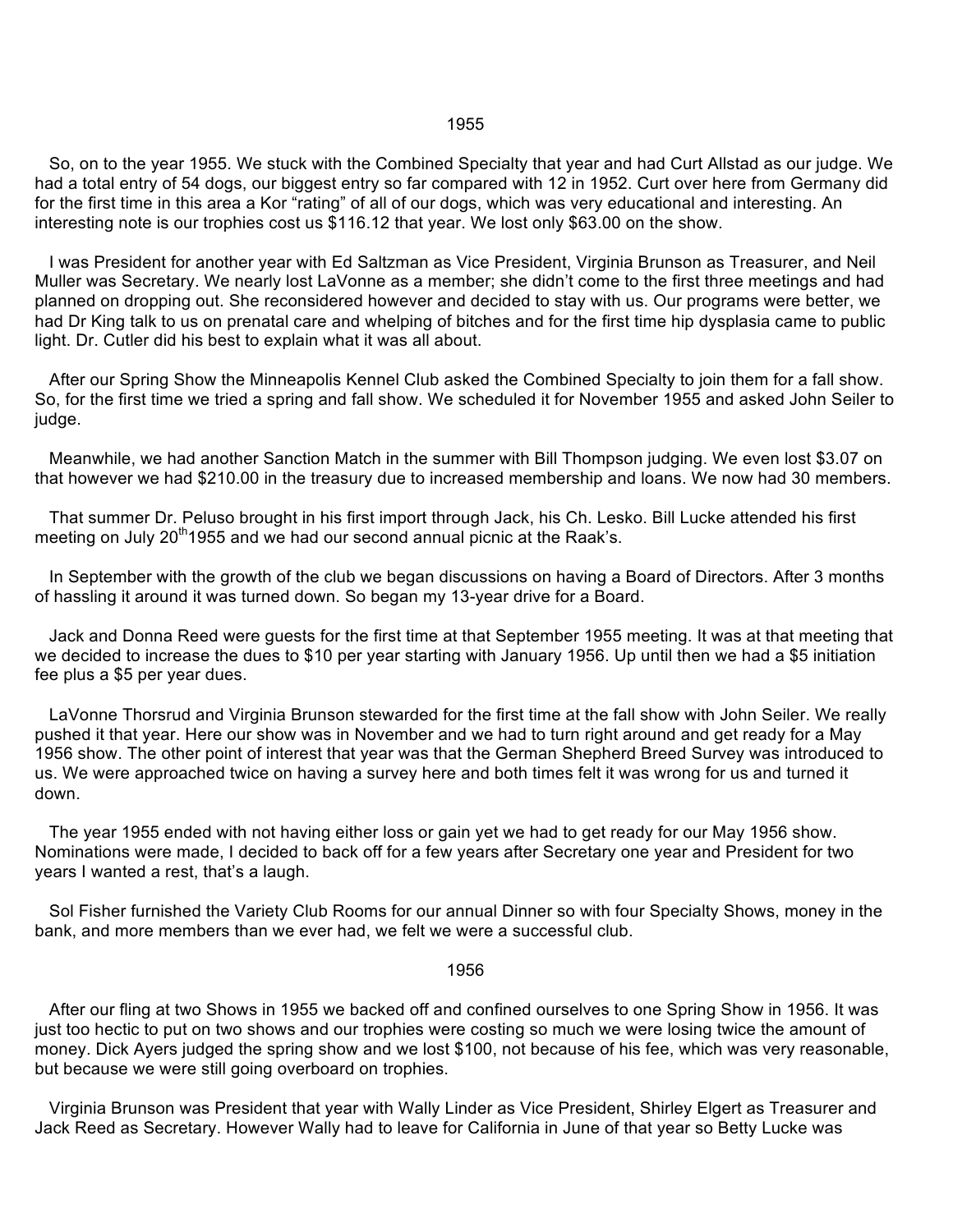elected to fill out the term.

 Dick Hawes came as a guest to the March meeting and decided to join. We also regained two of our original club members, Don and Betty Peddie, much to our delight.

 That summer we celebrated having an "outsider" judge our sanction match. Tony Kurtz of Kurtz Home Shepherds in Wisconsin was a good friend of a few of us, Bill Bliss, the Luckes, Jack Sinykin and myself. Because of this he came all the way from Milwaukee to judge a **Sanction Match** for practically nothing.

 This is quite a common thing today to get outsiders to judge matches and pay their expenses, just like a regular show. I've judged two matches this year out of the area for expenses and the clubs make money because entries are getting so large they can afford to operate like a regular show. In those days, however, when we even lost money on sanction matches it was really something to get a well-known Shepherd breeder like Tony to come up and judge our match.

We had our first Adult Steak Fry on October 20<sup>th</sup>. It was still warm in those days before our seasons became fouled up. It was a huge success. We had thirty people attend it in Minnehaha Park with enormous steaks, pile of potato salad and beans, lots of beer and booze and finished up at 1 am with a marshmallow roast.

 In spite of the good turnouts at our Specialty Show, Sanction Match, and Steak Fry our membership dropped to 15. This was due to the fact that we just couldn't get any programs going. The meetings were dull and unless you were an officer or a hard-core shepherd person, you just didn't go to meetings.

 We donated our first obedience trophy in the fall to the Minneapolis Kennel Club to the Highest Scoring Shepherds. We were trying but our obedience was having a hard time getting off the ground.

 We had considered going with the Wayzata show in the spring but decided to stick with the Combined Specialty one more year.

 We changed our by-laws that elected positions of advertising and program chairman became appointed positions, but I don't believe we informed the AKC of our action. We were still casual and informal in those days.

 1956 was a really low ebb year we only had \$58.59 in the treasury at the beginning of 1957. We had spent \$407.73 that year and most of it going for trophies. We decided that 1957 was the year to shape up.

#### 1957

 In 1957 on programs alone we had a tremendous improvement. We had Al Johnson speak on St. Paul Obedience Training Club, Dr. Mather on eye disease, two Parent-Club films, a Gaines film, Dr. Mather and Dr. Bea Hanlon, along with the Police, talk on the need for Police trained dogs. Betty Lucke was President that year with Dick Hawes as Vice President, Shirley Elgert as Treasurer, and Donna Reed as Secretary.

 We made money on our Spring Show that year. We had Lloyd Brackett of Long-Worth Kennels judge on April 28, 1957 and when the book on the show expenses were closed we had made not lost \$33. Lloyd spoke to us at a dinner after the show with a critique on all our dogs. LeVonne Thorsrud had acted as his secretary in the ring. It was a wonderful and educational dinner speech. He was patient with all of the questions that were fired at him and everyone enjoyed themselves thoroughly.

 With our programs perking up so did our membership. We jumped to 28 members by June and held them all year.

 We were very **social** that year, this brought the membership back also. We had two Sanction Matches. I judged one and Bill Bliss judged another. We had dinners before both of these Matches, also, a pre and after show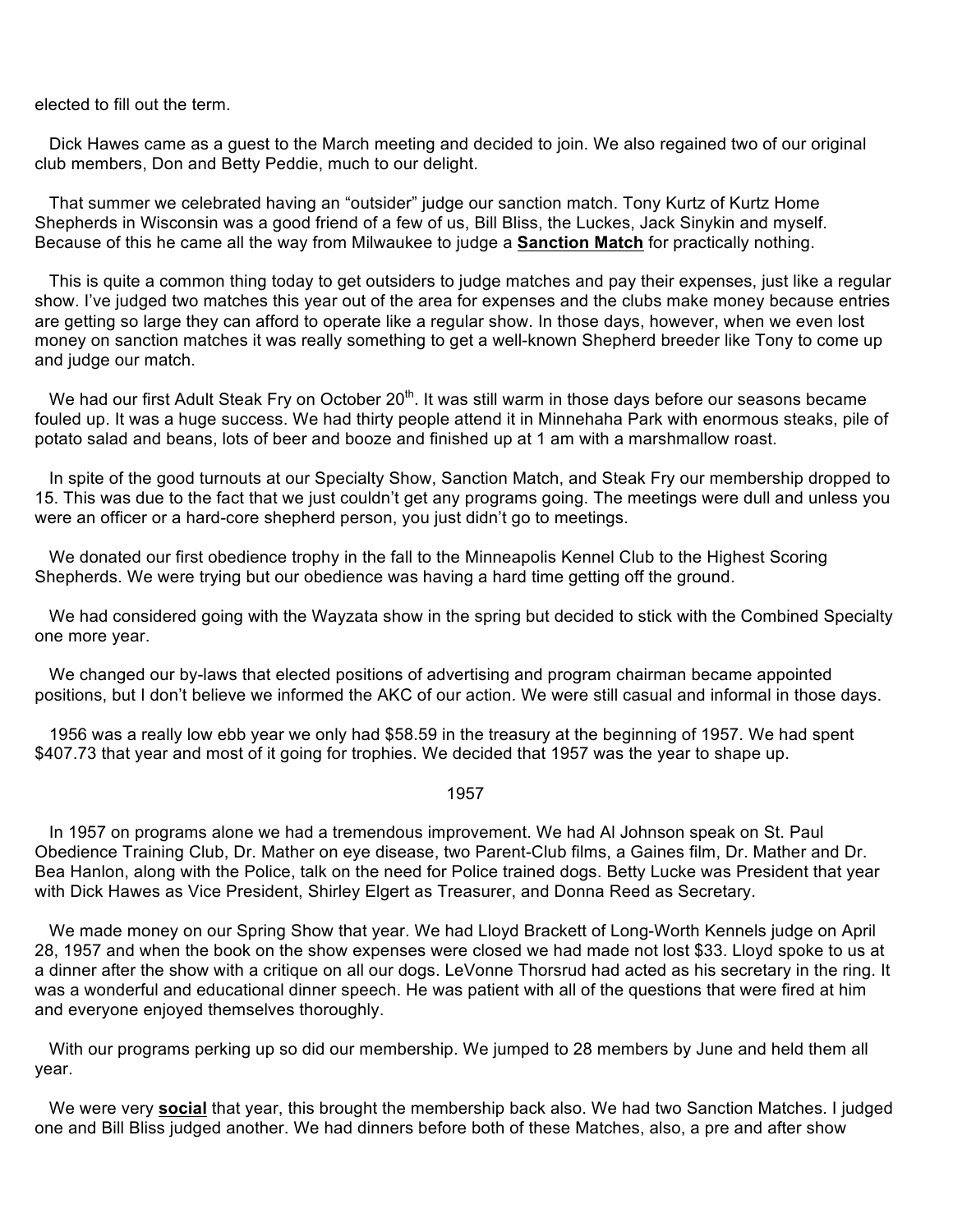dinner in the spring and our second annual steak fry. The club was becoming close working again so we tackle our **first obedience sanction match** on August 18, 1957.

 The Bloomington Obedience Club lent us their equipment and Al Johnson was our judge. We had ten entries and considered ourselves very lucky. Since we were on the rise again financially and membership-wise we decided to break with the Combined Specialty and go on our own. Since this was going to be the first time that we did **everything** ourselves. We decided to give ourselves plenty of time so we went to a fall show. We had our last show in the spring of 1957 and after consulting with the Milwaukee Club decided to make our first solo effect on the second Sunday after Milwaukee in 1958. This gave us a chance to attend the Milwaukee show and personally get entries for our show 21/2 weeks later, and believe me, Bill Bliss and I did just that obtaining 10 - 20 entries at the Milwaukee show. With so much work and business connected with getting the Specialty Show under way I proposed that we have a Board of Directors to manage Club affairs so that we wouldn't spend meeting after meeting talking about ordering ribbons and arm bands, etc. However, I was defeated again. The majority seemed to want to be in on every little detail concerning club business, show, or otherwise and yet we couldn't keep members because they were bored at the meetings.

 We lined up Noah Bloomer for our judge for our fall show and tried to find a location agreeable with the AKC and the members.

## 1958

 The year of 1958 stood out as the "year of distinction." We were going to put on our first self-superintended show. This was a year to remember let me tell you! In spite of good organization headed by LeVonne Thorsrud as President, Harry Maudsley as Vice President, Donna Reed as Secretary and Jerry Olson as Treasurer we had all sorts of difficulties.

 We successfully completed our second Obedience Sanction Match on April 27, 1958 and went on the presumption that we would be able to hold an obedience trial along with our conformation in the fall. We asked Mrs. Bea Kay to judge obedience and Noah Bloomer for conformation. In June, just 3 months before our show Virginia Brunson had to resign from Show Secretary for reasons of health. This near catastrophe was averted when Sol Fisher jumped into the breach. The first bad news that hit him head on was that AKC had decided we were **not qualified** to have an obedience show. Both of our matches had been successful and had qualified but because of the small number of entries the AKC thought it best to wait. Sol got on the phone to the AKC and talked fast and furious, told them that we **were** qualified that we were planning on it and had already asked our judge. The AKC finally consented and that emergency was over. Well we went from the frying pan to the fire after finding that Bea Kay could not judge Utility yet. We decided to ask another judge who could do all of obedience so we proceeded to ask Mr. Abby in Wisconsin. As you might expect we got our wires crossed and ended up with **two** obedience judges. Bea Kay thought she had been asked and had accepted and not taken any other assignments. Well, this time LeVonne saved the day and straightened it out with Mrs. Kay. The Club felt bad however for the mix up and the only honorable way was to have both Mrs. Kay and Mr. Abby and with an entry of 16 in obedience. This mistake taught us a real lesson in writing request letters.

 The next thing that happened was that we had to change our location and luckily Sol owned the Bloomington Drive In Theater and offered the Club the area and this became our show area for the next 8 years. Another minor item which didn't seem minor at the time, is that we found our conformation judge Noah Bloomer felt he really hadn't accepted or been asked to do the assignment. Levonne got him on the phone, got Noah out of bed to settle it, and sent him copies of the letter exchanged and found he had been asked and he had accepted. So that was settled. It's a wonder we all didn't get ulcers that summer. Everything that could happen badly, did. We ran short of money because of the expense of the two obedience judges so we cut back to **trophies to 1st and 2nd place only**. However, all's well that ends well, as we had 75 entries in conformation and we made \$36.80 on the show.

Our membership stayed stationary during the year. We had Shirley Elgert's sister, June, join the club in June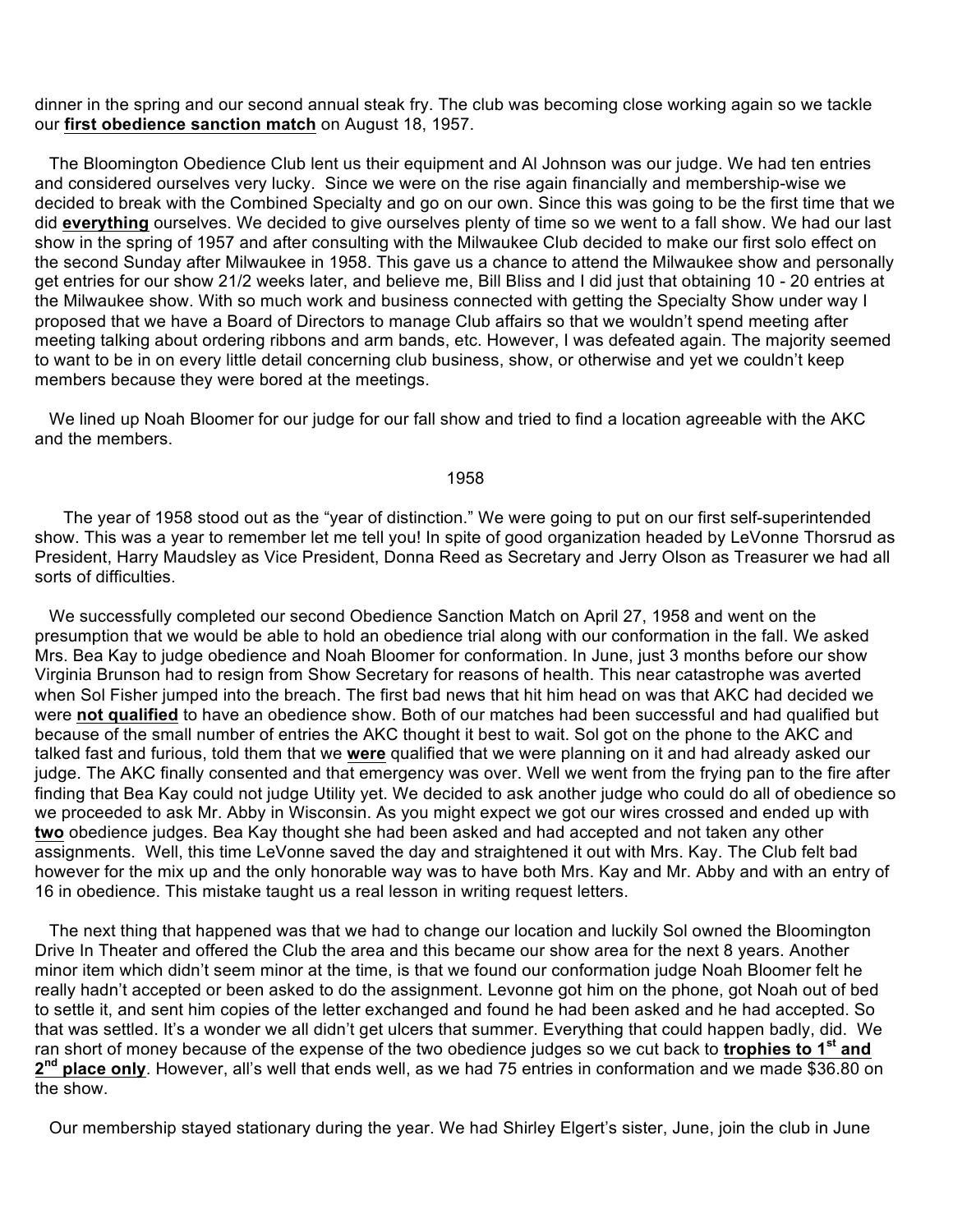and with all the trouble with the show it's a wonder she stayed, but she did and for several years the Elgert sisters were serious breeders and exhibitors. The late Dr. David Peterson joined that year in July also.

 As head of the By-Laws Committee, I tried to establish a Board again with no success. We were quite social that year with our Sanction Matches and dinners afterwards and our fall steak fry and the big event of the year and a testimonial dinner for Jack Sinykin. The club presented Jack with the Dog World Award at Brookview Country Club. It was a huge success for a man that had served his club and Breed so well. We had newspaper and radio coverage and he was presented the Dog World Plaque by LeVonne. We might do well to revive some of these earlier club customs.

 The Minneapolis Kennel Club announced that they were going to go to a fall show in 1959 and wanted us to think of taking a Saturday date the day before theirs. It wasn't so hard to change your date in those days. For the first time the club felt it had enough money to have a separate account for Savings and Checking. We made our first deposit of \$500.00 into the Saving in November 1958.

1959

 1959 was a nice calm year and we needed that! LeVonne continued as President and Donna Reed continued as Secretary. Jack Reed became Vice President and Virginia Brunson, having recovered, was able to take Treasurer. All these people had served in office before and having gone through the trauma of the year before. We started in January 1959 to plan our September show. We decided to try the Saturday show the day before the MKC show. We obtained Virginia McCoy as conformation judge and Harper Wilcox for obedience. We had the Bloomington Drive-In lined up for our location and had our trophies picked out by March of that year. Sol Fisher continued as Show Secretary so with he and LeVonne at the helm thing proceeded very smoothly.

 We had several other Specialty Clubs approach us about sharing our grounds for their own Specialty Shows the day before MKC show. This idea was voted down, as it would be our responsibility to clean up the place. We gave complimentary tickets for the first time to anyone placing an ad in the catalog. We also wrote thank you notes to the entries after the show. In other words, we were polishing up the rough edges of our inexperience. We acquired insurance to cover our shows that year for the first time also.

 As a result of the well-oiled machinery putting on the show we had plenty of time for programs. We even began our first conformation training. Fritz Lender, a member of the club who had recently arrived from Germany, undertook the job of conformation training. It was started a little late in the year and really didn't take hold until the next summer but we had about 5 or 6 sessions.

 Elmer Leach showed us a film on a dog show made 25 years ago at one meeting. Bob Gates spoke on the St. Paul Police Force German Shepherds. We had a film on the Army Dog Training Center in Fort Benning, Ga. We had films on our first outdoor Specialty also a film comparing Labrador and Shepherd hunting abilities. Dr. Cutler spoke two time that year, really, he has been a vital part of our club since we began either as a speaker or Vet at our show. We really should present him an award or make him an honorary member.

 We were still trying to find a location other than the homes for the meetings, not that it wasn't nice in the homes, but there weren't enough homes large enough to handle 30 - 35 people. We rented Master Eye Foundation Hall on University for a few meetings and at a very nominal fee because of Jack Sinykin, but attendance fell off, and we went back to the homes. Our fall show gave us a profit of **\$28.92** with **106 conformation** entries and **24 obedience** entries.

 We had Bernice Dostal join us in October of that year, Joan and Paul Johnson and Judy Melquist also joined in December 1959. An interesting thing is that Heinz Ritter came as a guest in January of 1959 but never came back for about 1½ years. That year we donated to an out of town Shepherd Specialty for the first time. We donated a \$10 to Topline GSDC. In return they donated one to our show. We spent \$360 for 75 trophies that year and gave money for Best of Breed. We offered \$20 instead of a trophy. Virginia McCoy, our judge, donated a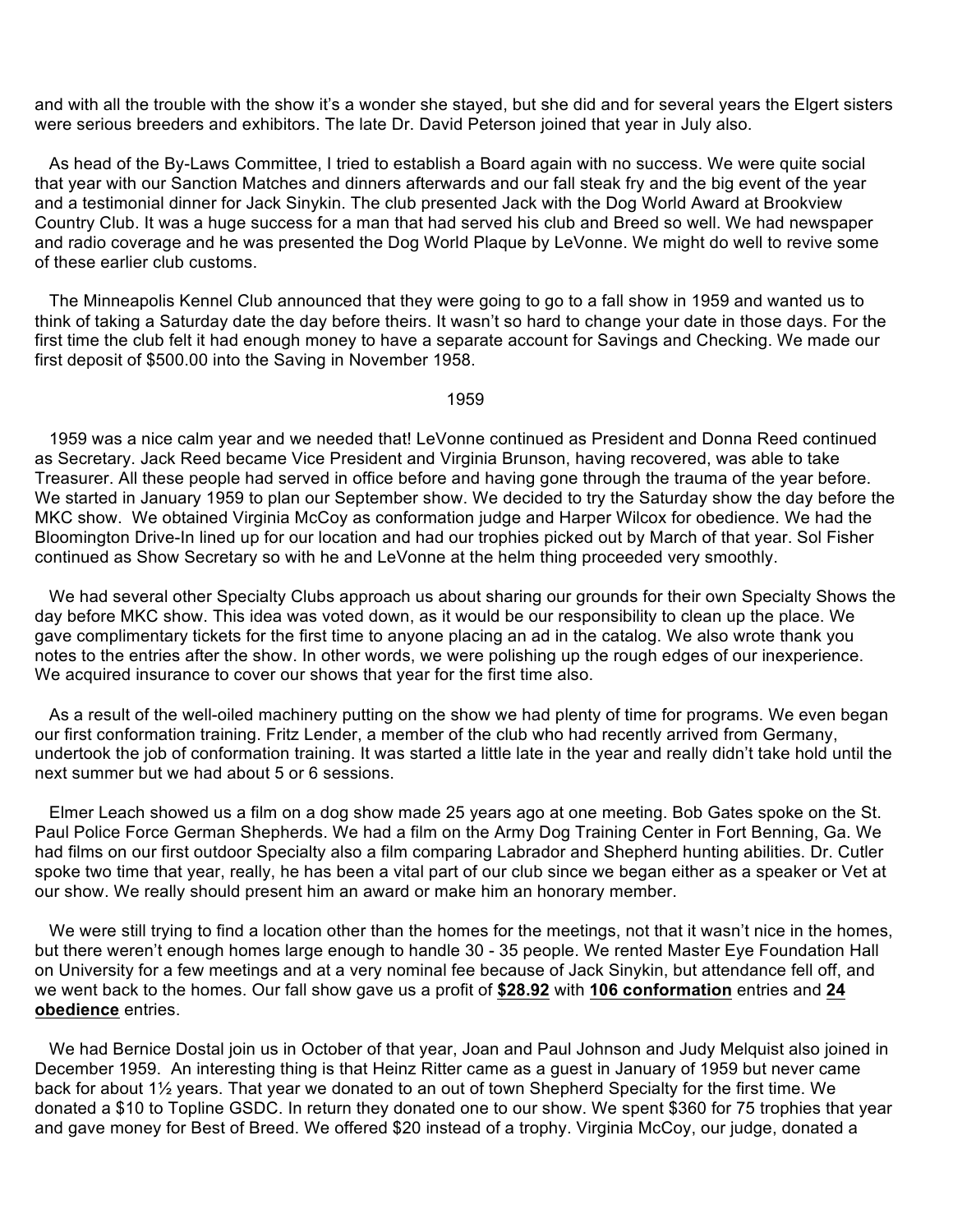trophy for Best of Breed. This has always been her policy and she does it to this day.

 In retrospect, this year of 1959 was probably one of our better years as a club. We had good officers, an experienced Show Secretary, well planned and numerous programs, lots of social life, money in the treasury, profit on a well run and successful show and an increase of active membership to 42. It was an especially good year for me as I had done some winning with my CH Meadowmill's Appollo, and finished it off with winning our Specialty Show.

#### 1960

 We started out 1960 with \$800 in our treasury. After 9½ lean years we felt like splurging. Like all newly rich people, the money burned holes in our pocket. The club promptly decided to give some richly deserved awards. A "Devoted Service Award" was presented to LeVonne Throsrud for her work as an officer and Show Secretary and Lady of Many Talents. Donna Reed was awarded the first annual "Outstanding Service Award" for her work as club secretary for 3 years.

 Jack Reed was President that year and even though I had served 4 years as Secretary, Vice President and President in 1952 through 1955, they couldn't find anyone else, so I was elected Vice President again. Mary Larson relieved Donna of the Secretary's job and Fran Lainsbury became Treasurer. Yes, you guessed it, LeVonne was Show Secretary again.

 We started planning for our fall show still holding it 2 weeks after the Milwaukee show. The date fell on September 25th, 1960 it was the last good year for this fall show date. After this we experienced snow, rain, and severe cold for several years forcing us to go to our present August date. But at that time we were still reasonably sure of beautiful Indian summer weather. Dick Ayers, who had judged for us in 1956, had mentioned to LeVonne that he was to make a business trip around our show time so we grabbed the opportunity and asked him to judge Conformation. He accepted and charged a very reasonable fee. We had invited Barbara Spencer as our obedience judge and were then approached by Bob Gates who was trying to work his way through the obedience requirements and wished to do Novice A at no charge. LeVonne checked it out with Barbara Spencer and once again we had two obedience judges. We must have had some second thoughts about our money because in May we put a limit of \$300 on our trophies for the show.

 The Fosters, both Ruth and Bob had joined in February 1960 and immediately became interested and helpful in our obedience program.

 This year was destined to be an upsetting one after our nice calm 1959. I won't go into details or names but charges by one of our older members were brought against two of our newer members on misconduct and a real hassle followed with suits threatened and attorneys involved. Resignation by the two newer members resulted, and things quieted down for the summer. We had two fun matches that summer, one in June with \$36.66 profit and one in August with a \$22 profit. Sol Fisher, who owned theaters at that time, set up a movie premier with a Pancake Dinner to follow at only \$1.50 per person. We had a good turnout with 27 members and guests attending. We started having conformation training at my house on Saturday afternoons and many times the coffee and donuts sessions & talking dogs lasted until 7p.m.

 The annual steak fry was in October. It happened to fall on my birthday and for obvious reason I remember the date, I couldn't sit down the next day!

 At our September meeting we announced that our October meeting would be closed as we would be working on a By-Law revision. Here again is another example of the whole membership wasting time doing what a committee or board should do.

 It so happened that a member from the St. Louis Club was in town and he was invited to this closed meeting. Well, all hell broke loose, when he took it upon himself to criticize our club. Not only did he make verbal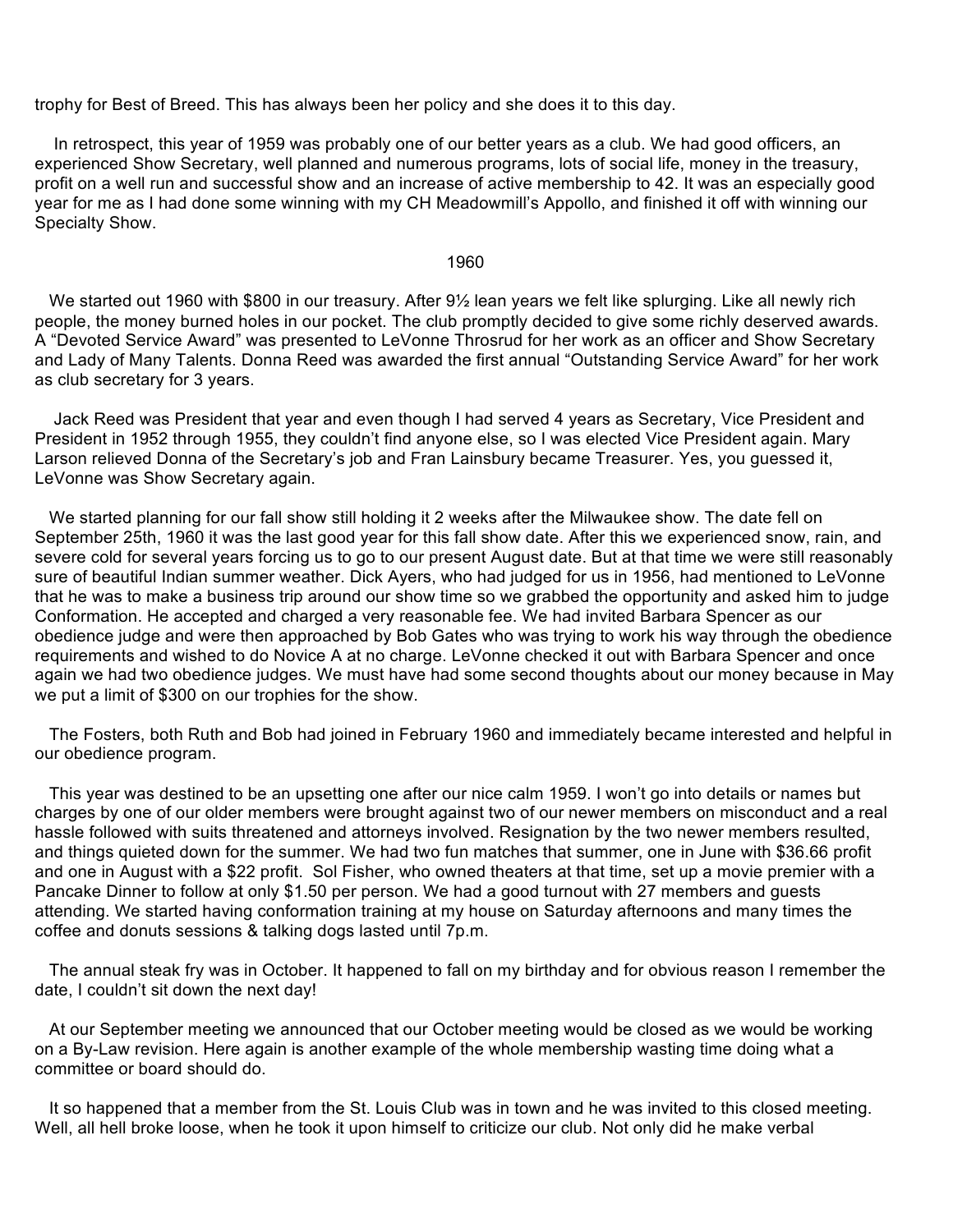comments, but followed with a 5 page letter on what was wrong and how we should correct it. This man was a novice in the game himself at that time so it made it doubly cruel. Since obviously he didn't understand the reason for this one closed meeting or why we didn't have a Board as he recommended. We simply answered his letter with a thank you note for his interest but it sure raised everyone's hackles at the time. As a result of the meeting our dues were raised to \$10. Again, this was one of those By-Law changes that never went to the AKC.

 Mary Jane Buckman and Grace Fangmann joined us in November 1960. As far as programs were concerned Al Johnson started us on organizing a Drill Team, Dr. Rosell talked to us about joining the Breeders Association. We saw the usual movies including Westminster 1960 and had the usual live dog programs. We came out about even that year with a good show and lots of social gatherings, but with few imaginative programs, and hassles among the members.

## 1961

 On to 1961 - this year I was President - again, LeVonne, Vice President - again, Mary Larson, Secretary again, and Sol Fisher, Show Secretary - again. We did have one new face; Bob Foster became Treasurer and did a tremendous job.

 The "Outstanding Service Award" was given to Mary Larson. The January meeting was marked by two events, first - Roger and Betty Hinckley, two of our earliest members, returned from South America and were guests. It was delightful to see them again. Second, Heinz Ritter attended, and I guess this time we made a better impression because he soon became a member.

 The Hip Dysplasia Program was coming into being at this time and Dr. Bea Hanlon of U Of M Vet School asked that our club cooperate to bring our puppies for X-ray at 2 and 4 weeks. I don't know how many Jack Sinykin took to the "U" to help the program but I know I had two litters that year that I ran over at 3 weeks, 3 months, 6 months, one year and 18 months.

We had our usual Fun Match in February as part of a club meeting with Bill Bliss judging.

 In March Larry and Joyce Wille entered the fold and became avid members. We passed another by-law change, again without sending it to the AKC, and lowered the dues to \$5 again.

 Another Fun Match was held in July and we paid Denny Kodner \$30 to come up and judge from Chicago. As luck would have it we had horrible weather and lost \$11.52. I was still holding conformation classes every Saturday in my front yard and coffee sessions in my kitchen afterward.

 Heinz Ritter, as if to make up for his first disinterest, came on strong with a training program with protection dog work included. We even sent to Germany for an attack work suit with Heinz paying \$25 and several members contributing the other \$25.

 Fall brought our show with freezing weather. Sol Fisher provided Lang Skarda, our conformation judge, with boots, parka, etc. as Lang was from New Mexico and brought nothing very warm with him. Bea Kay was our obedience judge again. Although we had 90 in conformation we ran \$188 in the hole due to bad weather and overboard spending on trophies. It was at this show that Heinz donated the beautiful gold leaf collars from Germany to be awarded to Best of Breed and Best of Opposite Sex. We stopped training in my front lawn and moved indoors to the Lake Elmo Garage.

 Joan and Paul Johnson had been active in obedience but were showing signs of adding conformation to their activities. This was all the club needed. We made Joan Match Secretary for our November Match. This was a Sanction Match as opposed to the Fun Matches we'd been having so Joan was initiated good!

At the close of the year we were down to \$580, which was the lowest, we had been in 4 years. We had spent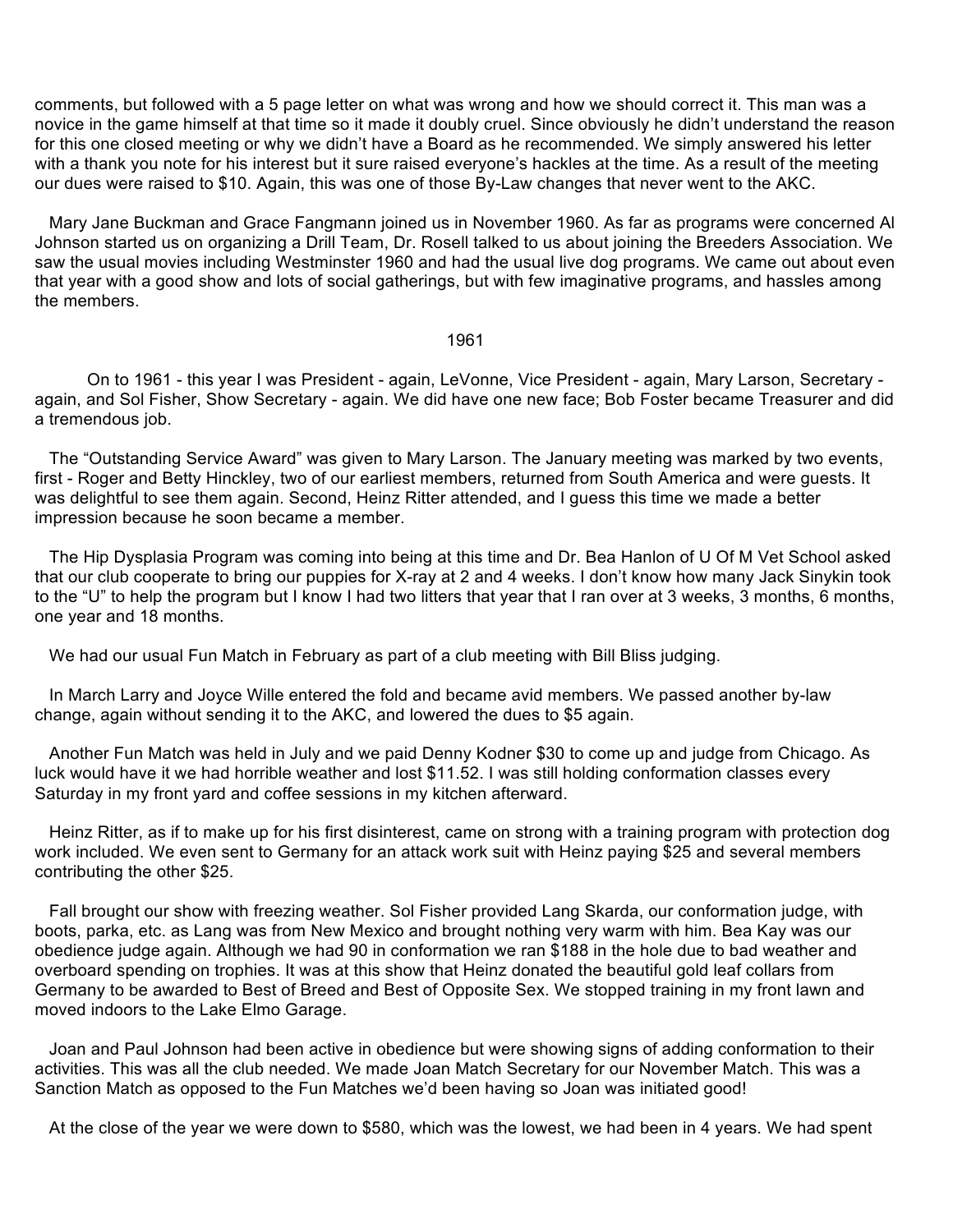too much money on trophies and had lost on the show. We had also lowered our dues again, which cut our income in half. The club tightened its belt, resolved to be more economical on our show expenses, and made a big push for new members. So 1962 was to be a fresh start. We'll see…

## 1962

 1962 started off with the club re-electing me as President, Larry Wille became Vice President, Armie Hawes was Secretary, and Bob Foster was re-elected as Treasurer. Paul Johnson was our Show Secretary.

 Since I'd never been able to put across a Board of Directors to the Club in 12 years, I started at this point to have what we termed an "Officers Meeting." We actually acted as a Board, in culling out the chaff, so that our regular meetings would be short and concise. However, we had no authority to pass anything but at least this was a start. At the first Officers meeting we put together a slate of 5 conformation judges and 2 obedience judges for the Club to choose. So at the February meeting the Club chose Ernie Loab for conformation and Mr. Arby for obedience. It was a good thing we started early because both judges turned out to be too expensive for us that year. Paul Johnson then wrote our second choices, Manual Lombardo and Mrs. Treen became our judges. We were still stuck with our late September date with the weather becoming more unpredictable every year. We were still trying to combine with LaCrosse or Duluth for a summer date but couldn't get any cooperation from either club.

 For the first time in many years we sent the updated By-Laws to the AKC, the ones that we had changed back and forth about 10 times (without sending them in) but the AKC recorded them as just one change!

 Social life in the Club went to a low ebb that year. We had just the two Fun Matches, one in April with Larry Wille judging, and one in July with Jack Sinykin. We didn't have a before or after get-together as we had in the past. Our annual steak fry died out never to be revived. I didn't have training at my place anymore so we didn't have those informal fun coffee sessions afterwards and we had just on dinner in connection with our annual show.

 I'm afraid as President I was probably responsible for this low ebb, but I had left one job, and entered the restaurant business with Sol Fisher and this turned into a 60-hour week. I'm afraid the Club and members suffered that year.

 Our show was the high point of the year. For the first time a subscription to the German Shepherd Review was given to the member who obtained the most ads for our catalog. Paul Johnson did a fine job in early preparation and putting on the show but our late date and cold weather finally licked us. We had only 60 conformation and 15 obedience and ended up losing about \$80 on the show. We had obtained our judges at a very reasonable fee, we kept our trophy expense down, but more local shows were coming into existence as the years went by and farther south than us, all having an effect. The Minneapolis Kennel Club had debated about moving up to an earlier date and combining with us. So after 6 months they came to a decision, and moved up to a September date and we went to a Saturday show in hopes that having 2 shows would build up our entry again.

 Obedience and conformation training were having a hard time. Location was the problem. No indoor place could be found so the park board area in back of the Minneapolis Armory was used. We tried Wednesday evening (our meeting night was still Tuesday at this time) and then Saturday mornings. Dick Hawes and Paul Johnson were doing the novice work and Joan Johnson took Open and Utility. Bill Bliss and I tried conformation. Heinz Ritter was Director of Training. We ended up switching back to the Bloomington Drive-In Theater on Saturday mornings.

 We made our first request to the Parent Club to host the following years Futurity. We were turned down but this put the bug in everyone's bonnet and it was decided next year we would try again.

One special interest item was a special "Get Acquainted" session we had. After our show we took the names of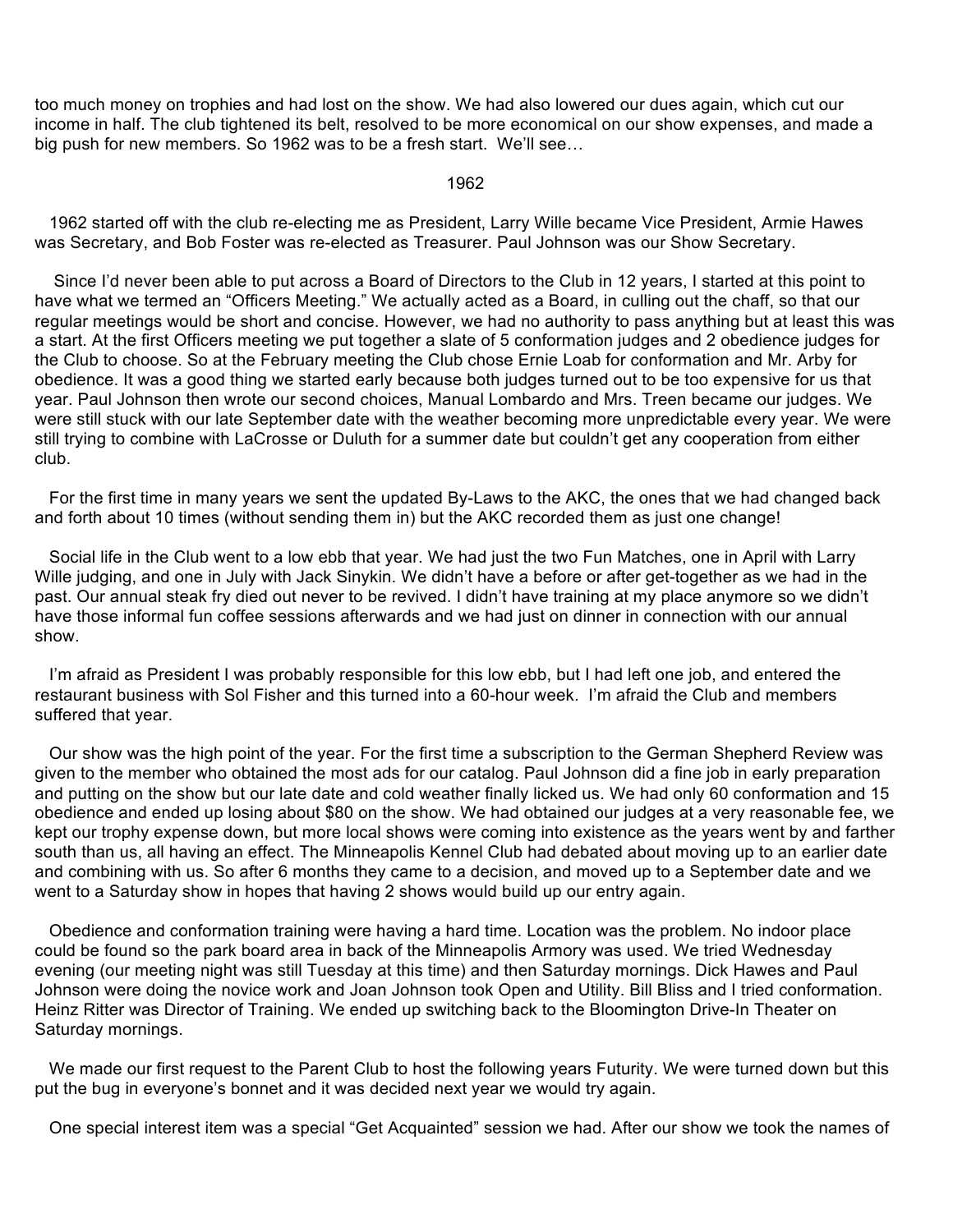all the non-members and sent a beautiful invitation written by the Secretary to invite them to a social hour at the Variety Club Rooms at the Nicollet Hotel It was not a meeting but we did have Dr. Bea Hanlon from the University of Minnesota as our speaker. It was a huge success and fun for the club members too.

 Programs that year ran to Vet speakers and movies of shows, although I also did conduct two live dog demonstrations, dividing it into two parts as I have done several times since.

 I had been a member for twelve years, held office for 7 of these years, and had been President 4 of those, but I'm afraid I didn't do much for the club during 1962. We just sat still accomplishing only our show. Moving forward neither in programs nor training. I'm afraid I had other things on my mind. As I mentioned before, I had gone into the restaurant business with Sol Fisher and really became involved, in fact so involved that it resulted in marriage in December of that year.

1963

 In 1963 Larry Wille moved up to President, Bob Foster took on a double load with Vice President and Treasurer, Armie was Secretary again, but we got some new blood in with Bernice Dostal tackling the job of Show Secretary with LeVonne as her assistant.

 The club surprised Sol and me at the annual dinner with a wedding cake. We were delighted at this unexpected token of congratulations.

 Again, the show was the big thing, mainly because we were combining with MKC and wanted to get a specialty judge for our show that could judge something for them the next day and split the fee with them. We didn't have much trouble deciding on Marie Leary for our show that could also do Obedience for the MKC show. We had Bob Gates for Obedience for our show.

 Lots of nice things happened that year. Our Newsletter the Shep-O-Gram got off the ground under Lois Thornton's direction. We had 3 Fun Matches with Larry Wille doing conformation and Grace Fangmann doing obedience. Our car license plate GSD badges were brought into being assisted by Duane Johnson. We had Carol Van Heel, Pat and Chell Peterson and Joy Phillips join us. We applied for the 1964 Midwest Futurity and were awarded it by the GSDCA.

 Heinz Ritter, our Director of Training, really went all out for the club that year. We went back to Thursday night training and decided to charge for the first time. The price was set at \$5 for a 10-week period. He was also trophy chairman and came up with the most unique trophies, particularly in obedience, I've ever seen. They were replicas of the high jump. Then he decided we should have a special revolving trophy for Highest Scoring Dog and designed that. Then Chet Noice designed and made up a club Banner with Blue and Gold colors and presented it to the club. We used this banner for a number of years at shows, dinners, and club functions, but it was lost unfortunately several years ago. I wish we could get another one made.

 The situation was pretty desperate financially by August. Here we were getting ready for our show and had a total of \$254. The obedience charge hadn't started to pay off yet and even though we had limited ourselves to \$260 for trophies we were in rough shape. Larry Wille, Bob Foster, LeVonne Thorsrud and Sol Fisher formed a committee for fund raising. Besides worrying about our own show, we had to start thinking about the Futurity to be held in the Spring of 1964.

 I had been on the Board of Directors of the GSDCA since 1961 and was present, of course, when the vote was against us in 1962 for the 1963 Futurity. So in 1963 when they turned and point blank asked me at a Board Meeting if I felt my Club could handle the 1964 Futurity I could think only of how broke we were. But local pride entered in and I assured them that of course we would handle it. The Club submitted 3 choices of names to the Parent Club and Gene Tenges was chosen.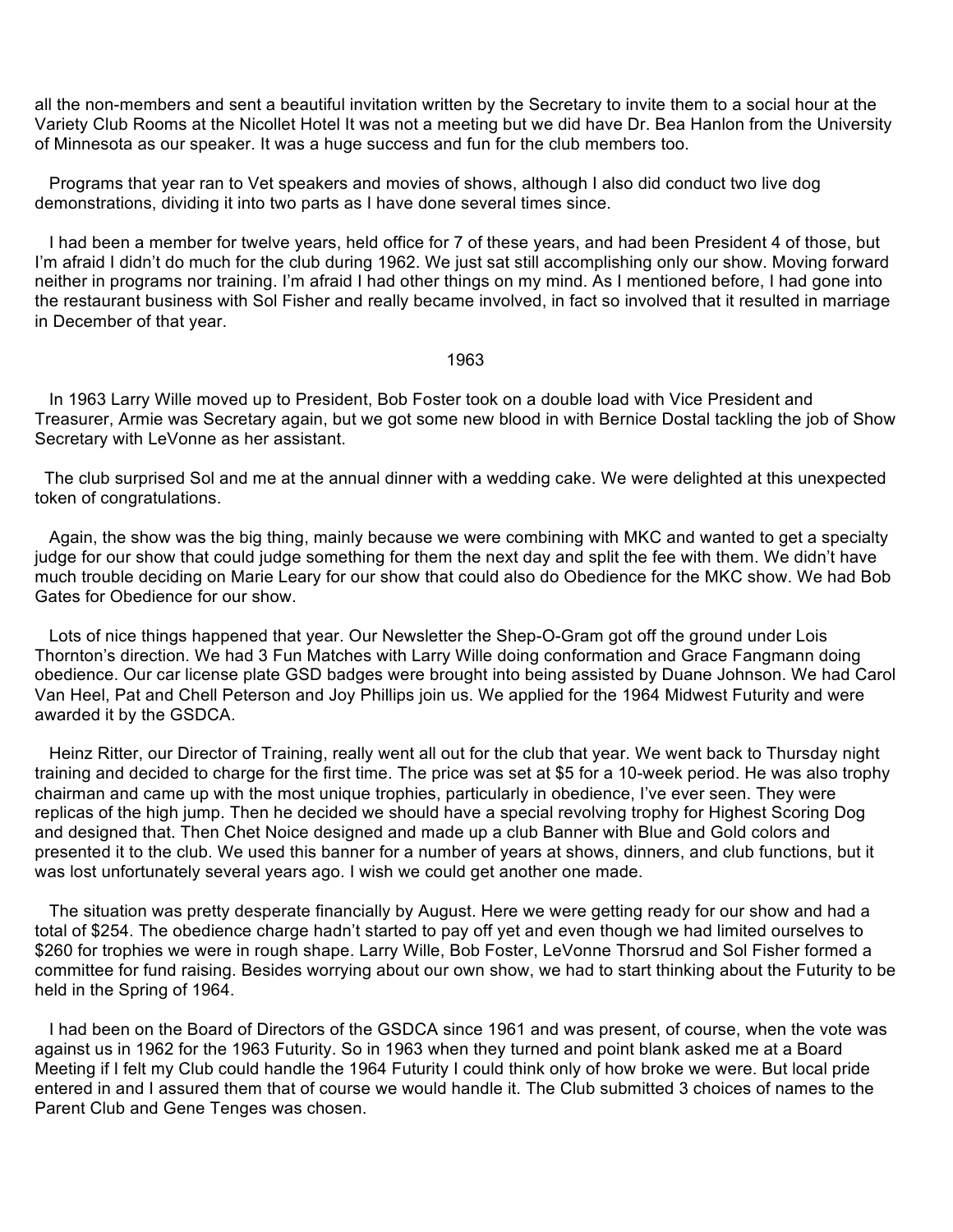Well, our show that year was a turning point. We made money and with the money coming in from training we were able to re-establish our savings account up to \$500 and have some left over.

 Ruth Foster was able to help us obtain the training quarters that we now have. So for once we had a permanent indoor training place where we could hold meetings also. Training boomed both obedience and conformation and the money started piling up. Believe me, when I saw the financial statement that Bob Foster had at the end of the year I breathed freely for the first time since I had committed the club to a Futurity.

 Programs were on their way up with different things like Ring Stewarding and How to become a Handler for talks. We had more live dog programs as Larry had carried on my policy of "Officers Meeting" but held them every other month instead of monthly. With this he was able to keep the business meeting short and allow time for the program. We were getting many new members as a result of our training programs and it was essential that we spend time on the programs not business.

 The irony of it all is that someone at the meeting at the end of the year when we make nominations and I don't remember who, but someone suggested "Why don't we have a board?" Obviously it was someone new to the club and didn't know of the previous attempts. But this person could see the obvious, that you can't spend the whole meeting on committee subjects when new people want information about dogs.

 So we ended 1963 in sound financial shape, with a good training program with a permanent place, new members with ideas to contribute and all in a dither about putting on the Midwest Futurity.

1964

 We entered 1964 really riding high. Everyone was excited about the Futurity, as this was the first Parent Club function our members had attended. Larry Wille carried on as President, Heinz Ritter became Vice President, Armie Hawes was Secretary again and Bob Foster was Treasurer again. By the way, in the 5 years that Bob was Treasurer he did a fantastic job. His monthly reports as well as special ones on the Specialty Shows, Futurity and Sanction Matches were clear and concise. It was very easy to determine where we were making money and where the losses were. Carol Van Heel took on the load of Show Secretary. Since Heinz moved up to Vice President, Ruth Foster took over Director of Training.

 The first Achievement Certificate in Obedience was given to Barb Pearson, Joan Johnson, Judy Melquist, John Abbott, and Rose Foster at our annual dinner. Three things stand out in my mind about 1964.

 The first was that the Parent Club was unable to hold a National Specialty that year. There had been unrest between the Parent Club Board and certain regional clubs and fighting between two prominent German Shepherd breeders and the AKC didn't like it. So we got our hands slapped and were not allowed to have the National. When I speak of we, I mean the Board of the Parent Club, as I was a Board Member at that time. All regional Clubs felt the impact of not having a National and our own GSDC of Mpls & St. Paul was no exception.

 The second thing was that the GSDC of Mpls & St. Paul was to host the Midwest Futurity and we wanted to do it up right. We had a dinner dance at the Boulevard Twins the night before and hired our own orchestra. Luck was against us on our weather and it rained on Sunday, even in May. We had a lovely after show banquet at the same place. The Futurity was a huge success although we made only \$46. But it accomplished its purpose in bringing people to this area who had never been here before. And seeing that it wasn't so far after all they returned for our Fall Specialty and have been coming ever since. I had judged the Midwest Futurity held in Milwaukee the year before and it was interesting to see Gene Tenges put up my Best of Futurity as Best of Maturity under him a year later.

 The third thing was our Demonstration Drill Team. Ruth Foster was the backbone of this and for the years 1964-65 we worked on this and were very active. I participated only as a commentator. We put on exhibitions many places including; HarMar, Apache Shopping Center, and Dayton's. Joan and Paul Johnson were very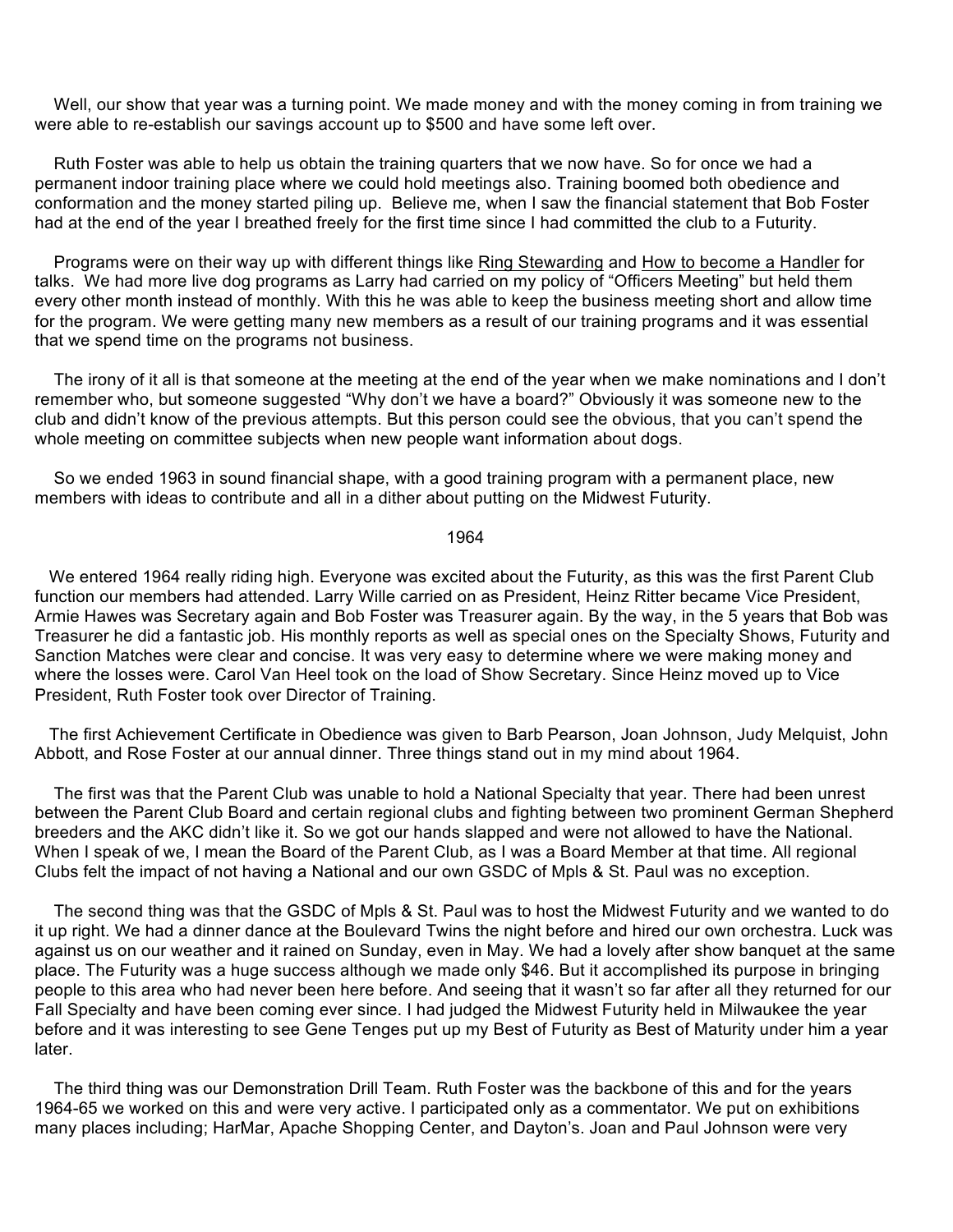active in this, particularly Joan with her dog Pam. Pam was very special, not only as an obedience dog in the normal sense, but as a ham actor as well. Pam was well up in years even at this time, and it was really comical to see her carry her dumb bell hooked on just her canine teeth. She made headlines later in the year in connection with our regular Specialty Show. The Club was given the front page and 3 inside pages in the St. Paul Pictorial section and Pam was on the front cover, in color, photographed, **climbing a tree**. She really made history.

 Because we were so busy that year with the Futurity and our own Specialty Show in the fall we didn't have much time for other activities. We worked in two Sanction Matches, one in June, and one in December. I'm afraid we neglected our programs, although we had several Vets speak to us and some live dog demonstrations. Dan and Barb Pearson joined in February of that year.

We decided to increase our training fees from \$8 to \$10 for members and \$12 for non-members. At this time we were having a tremendous increase in membership and associate membership, which was to cause problems because people were joining as associate members just to get the reduced training fee and yet they had a majority on any voting question. Most of those people rarely attended a normal meeting so a problem was brought about. We didn't realize we had created a problem at that time and were happy for the increase in membership.

 We changed our meeting night in July of that year to Thursday so that we could retain Wednesday night training. 80% of our meetings were also held at the training center (TCOTC). We had many problems connected with the training program. It was difficult to get trainers and there was the problem of cleanup afterwards. We still have these problems.

 Our fall Specialty was to be our last fall show. Ed LeCocq (conformation) and Harper Wilcox (Obedience) were our judges and the weather was bitter and windy. The show was a success as it brought back many people who had visited in the spring and we made \$92. The Club made the decision to appeal to the AKC for an August date we had really had it with the weather.

 In retrospect, we can judge the year as a fruitful one. We had a successful Futurity and Fall Specialty and our training was really motivated. Our own members were participating in acquiring awards and being part of an Obedience Drill Team. Membership was at an all time high and we had over \$1000 in the treasury. We felt there were no more problems.

## 1965

 Heinz Ritter became President in 1965 with Paul Johnson as Vice President, Carole Van Heel relieved Armie Hawes of her Secretaryship and Bob Foster stayed on as Treasurer. Ruth Foster continued as Director of Training. Although Barb Pearson was a member of less than a year she willingly undertook the hard job of Show Secretary. LeVonne Thorsrud was to assist her so she had a real Pro to learn from.

 Because we had so many new members, whom we had obtained through training, and because so few officer meetings were held, many of the meetings that year were getting bogged down in details of show preparation. The newer members wanted to know the whys and wherefores which was natural and because we didn't have a "Board" per se, all rulings had to be decided upon after much discussion at each meeting. It was bad on both sides, both for our club, which was trying to get things done, and for the new members who asked the questions, then became bored because of the detailed answers and never returned. As I mentioned before our increased membership was to cause us many problems and this was one of them.

 We gave our first revolving trophy awards that year in conformation to Dick Hawes and Dr. Charles Peluso and to Chell Peterson in Obedience. Our Drill Team was still going strong and we added to the uniformity of it by having a uniform of white shirts with a German Shepherd painted on the back and our names over the pockets. The team was really impressive and it was a pleasure to see the members and their dogs work. Marlys and Tom Haggberg joined us in September of 1965 and both have worked hard for the club ever since.